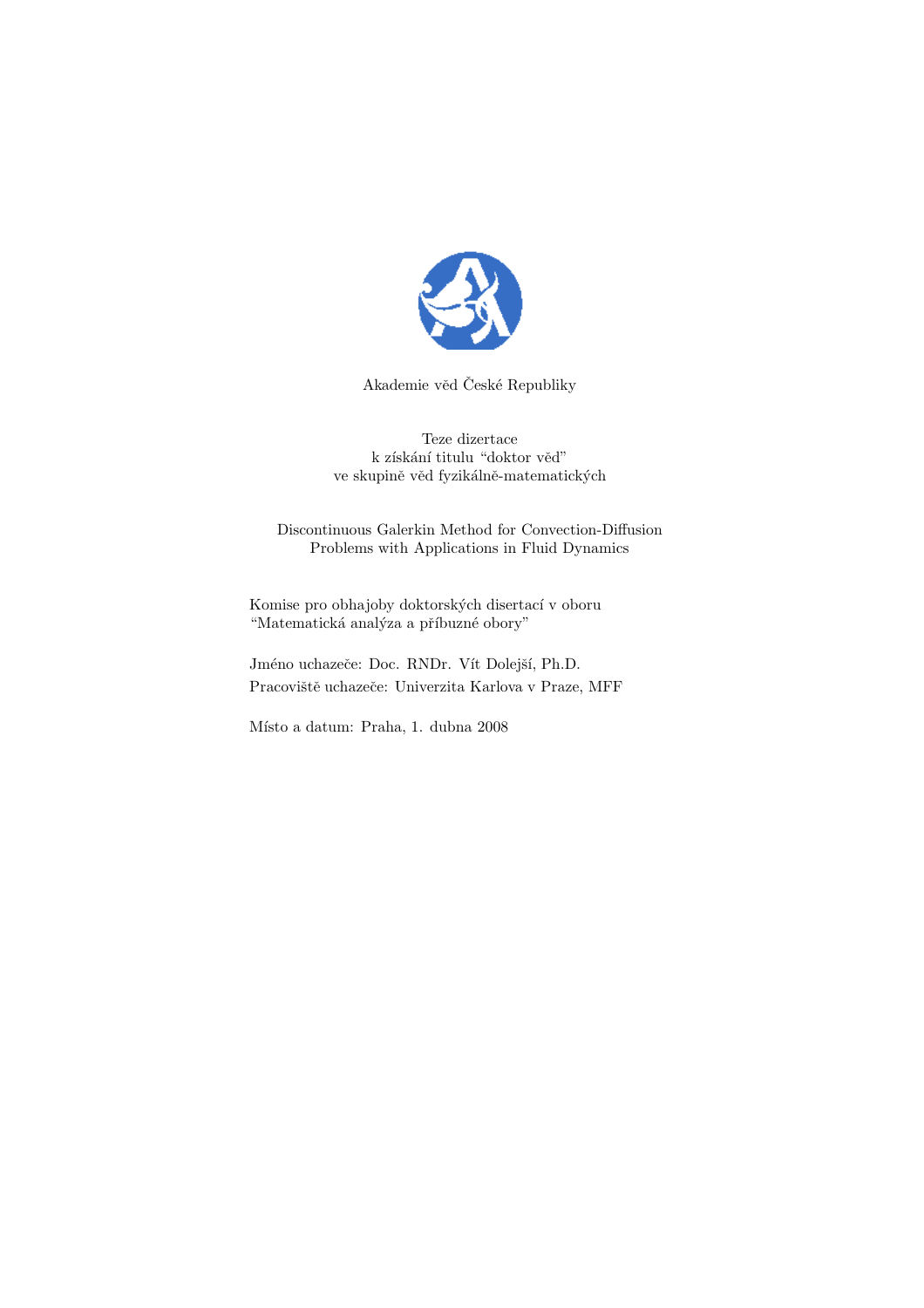## Discontinuous Galerkin Method for Convection-Diffusion Problems with Applications in Fluid Dynamics

Vít Dolejší

Charles University Prague, Faculty of Mathematics and Physics, Sokolovsk´a 83, 186 75 Prague, Czech Republic

# Contents

| <b>Introduction</b>           |                                                                    | հ  |
|-------------------------------|--------------------------------------------------------------------|----|
|                               | 1.1 Compressible Navier-Stokes equations                           | 7  |
| $1.2^{\circ}$                 | Numerical methods                                                  | 8  |
| Summary of the thesis         |                                                                    | 10 |
|                               | 2.1 Chapter $2$ – Numerical analysis $\ldots \ldots \ldots$        | 11 |
|                               | 2.2 Chapter $3$ – Application to compressible flow sim-            |    |
|                               | ulations $\ldots \ldots \ldots \ldots \ldots \ldots \ldots \ldots$ | 16 |
|                               | 2.3 Chapter $4 -$ Adaptive methods                                 | 17 |
| 3 Summary of the results      |                                                                    | 20 |
| 4 List of articles (sections) |                                                                    | 23 |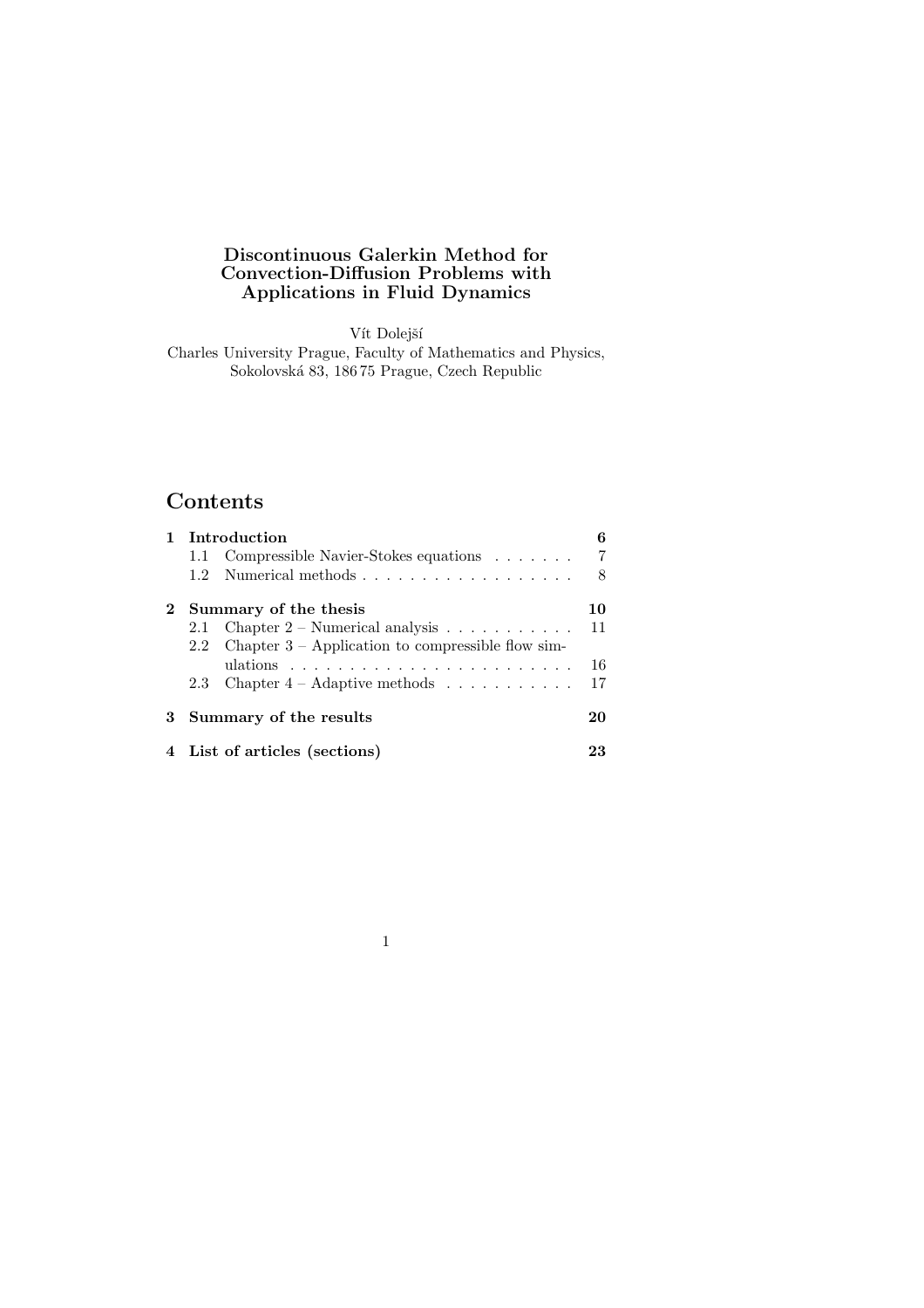### Summary

We deal with the numerical simulation of a motion of viscous compressible fluids. Neglecting their microstructure, we consider fluids as continuum and therefore, the conception of the mechanic of continuous can be applied. Taking into account the mathematical formulation of conservation laws and constitutive relations, we obtain the compressible Navier-Stokes equations (NSEs) which represent a nonlinear system of partial differential equations of hyperbolic-parabolic type.

Since there are fundamental obstacles to find an analytical solution of this problem, our aim is to develop a sufficiently robust, accurate and efficient numerical method for the solution of the NSEs. It follows from theoretical considerations, numerical experiments as well as practical measurements that a solution of the NSEs is piecewise regular but it can contain discontinuities and steep gradients as shock waves, contact discontinuities, boundary layers, wakes, etc. Therefore, we deduce that the discontinuous Galerkin method (DGM) seems to be a suitable approach for the numerical solution of the NSEs.

DGM is based on a piecewise polynomial but discontinuous approximation which provides robust and high-order accurate solvers, particularly in transport dominated regimes. Furthermore, there is considerable flexibility in the choice of the mesh design; indeed, DGM can easily handle non-matching and non-uniform grids, even anisotropic, and polynomial approximation degrees. This allows a simple treatment with hp-adaptation techniques. Additionally, orthogonal bases can easily be constructed which lead to diagonal mass matrices; this is particularly advantageous for unsteady problems. Finally, in combination with block-type preconditioners, DGMs can easily be parallelized.

We start with a numerical analysis of the DGM applied to a simplified model represented by a scalar nonlinear convectiondiffusion equation. We introduce several variants of the DGM and show that a numerical solution converges to the exact one provided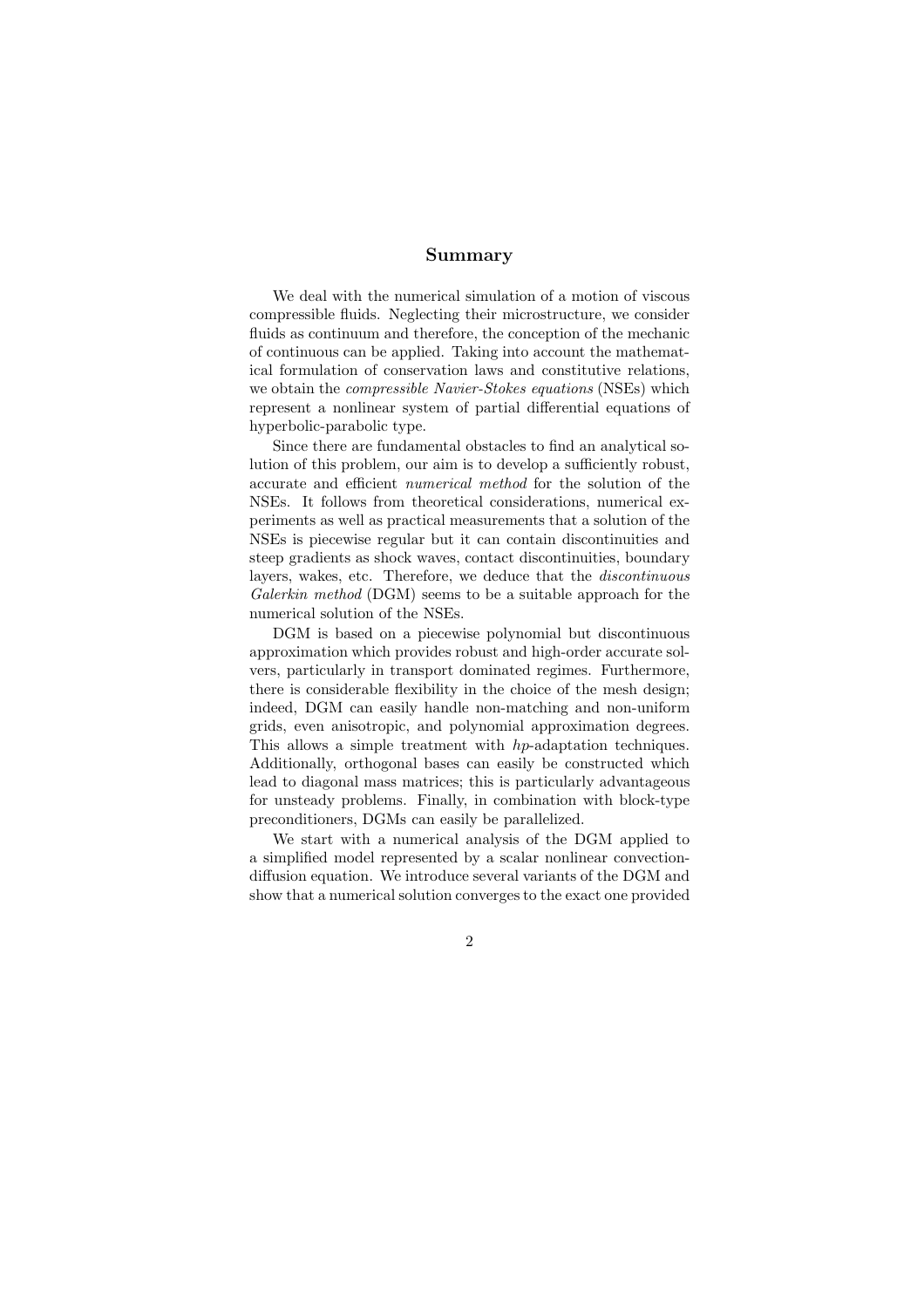that the mesh size tends to zero. Moreover, we derive a priori error estimates which give a dependence of the order of convergence of the DGM on the used degree of polynomial approximation and the regularity of the exact solution. Finally, presented classes of numerical experiments are in a good agreement with theoretical results.

In the second part, we apply the discontinuous Galerkin discretization to the system of the compressible Navier-Stokes equations. A special attention is paid to the discretization of the diffusive terms and the choice of the boundary conditions where the situation is more complicated than in the scalar case. Moreover, we deal with a higher order temporal discretization in order to solve sufficiently precisely unsteady flow regimes. We present several numerical experiments of inviscid as well as viscous flows in subsonic, transonic and supersonic flow regimes. These numerical simulations indicate a great potential of DGM for industrial applications.

Finally, we present the so-called anisotropic mesh adaptation method which tries to optimise computational grids in order to minimise the number of degree of freedom for a given tolerance of the computational error. We develop a mathematical background of this approach which is based on a fulfilment of a necessary condition for a grid. Then we adapt this very general technique to simulation of viscous compressible flows.

A summary of the achieved results is enclosed.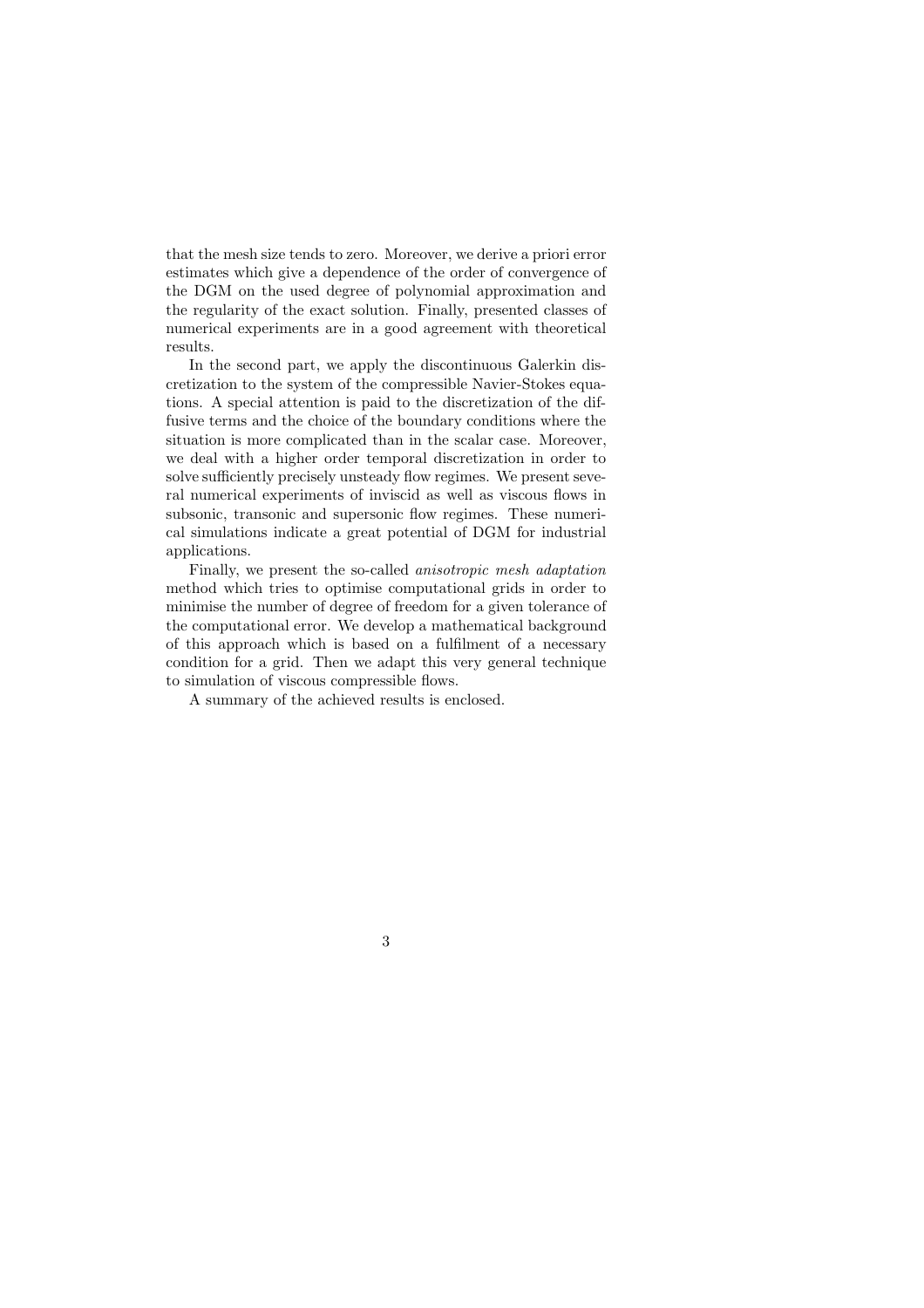## Resumé

Zabýváme se numerickou simulací proudění vazkých stlačitelných tekutin. Zanedbáním jejich miktrostruktury můžeme považovat tekutiny za kontinuum a tedy lze použít nástroje mechaniky kontinua. Z matematického popisu zákonů zachování a z konstitutivních vztahů pak odvodíme Navierovy-Stokesovy (NS) rovnice pro stačitelné tekutiny, které představují soustavu nelinárních parciálních diferenciálních rovnic parabolicko-hyperbolického typu.

Vzhledem k tomu, že existují pricipiální potíže k nalezení analytického řešení tohoto problému, tak naším cílem je vývoj dostatečně robustní, přesné a efektivní numerické metody pro řešení Navierových-Stokesových rovnic. Z teoretických úvah, numerických experimentů a rovněž i experimelntálních meření plyne, že řešení NS rovnic je po částech hladké ale může obsahovat nespojitosti či strmé gradienty jako rázové vlny, kontaktní nespojitosti, mezní vrstvy a úplavy, atd. Z tohoto důvodu se domníváme, že nespojitá Galerkinova (DG) metoda je vhodná k numerickému řešení NS rovnic.

DG metoda je založena na po částech polynomiální, ale nespojité aproximaci, což vede k robustním řešičům vysokého řádu přesnosti, zejména v řežimech s převládající konvekcí. Navíc je zde velká volnost ve volbě prostorových sítí, DG metoda umožňuje pracovat s neregulárnímí a neuniformními sítěmi (i anisotropními) a různými stupni polynomiálními aproximaci na různých elementech. To umožňuje snadnou realizaci  $hp$ -adaptivních metod. Dále lze snadno konstruhovat ortogonální báze a tedy diagonální matice hmotnosti, což má výhodu zejména při řešení nestacionárních problémů. Konečně, ve spojení s blokovými typy předpodmíňova-ˇc˚u, DG metodu lze snadno paralelizovat.

Věnujeme se numerické analýze DG metody aplikované na modelovou úlohu, která je reprezentována skalární nelineární konvektivně-difusní rovnicí. Představujeme několik variant DG metody a ukážeme, že numerické řešení konverguje k přesnému v případě, že krok sítě konverguje k nule. Dále odvozujeme a priorní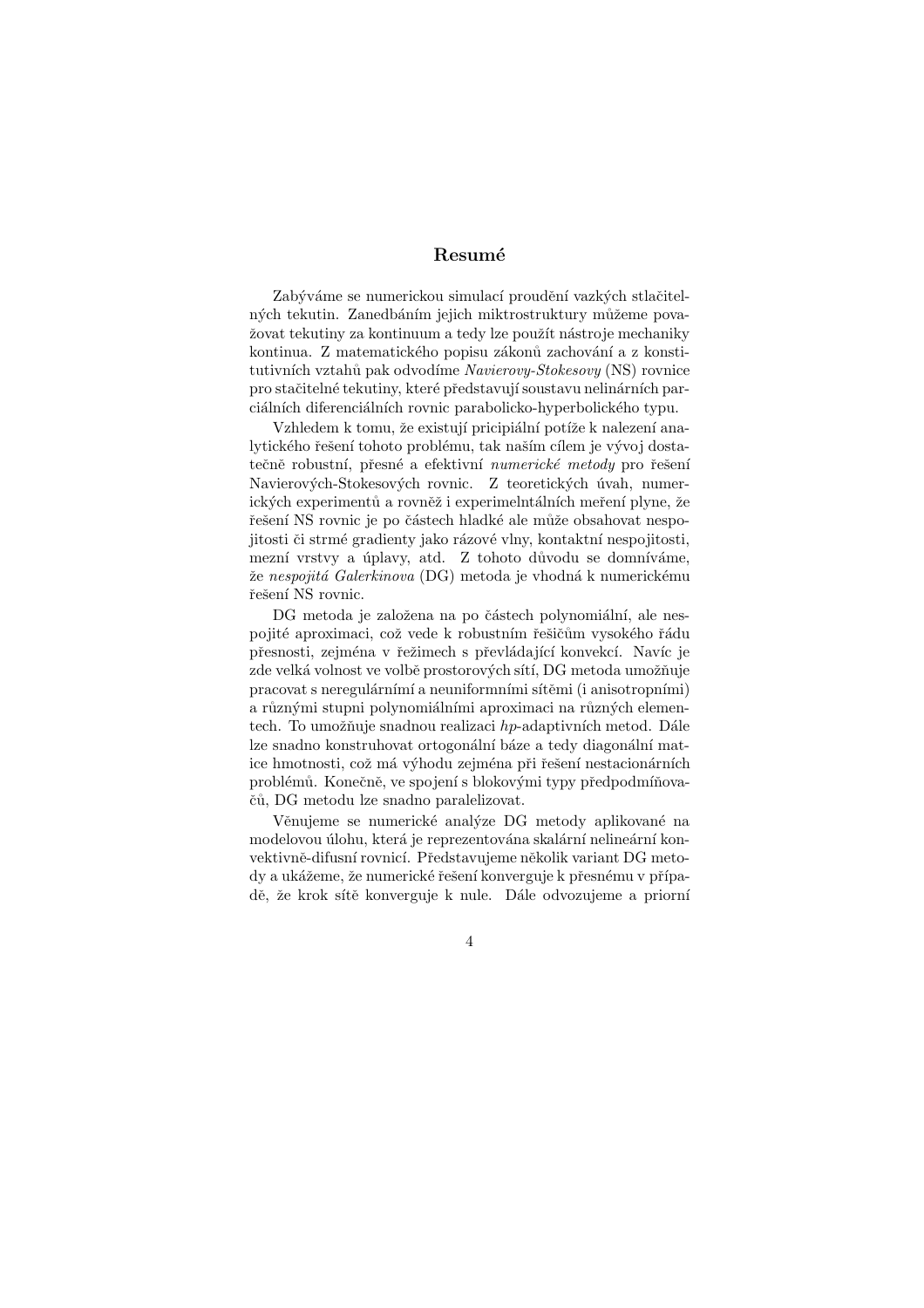odhady chyb, které nám dávají závislost řádu konvergence DG metody na použitém stupni polynomiální aproximace a regularitě přesného řešení. Řada numerických experimentů dává velmi dobrou schodu s teoretickými výsledky.

V další části aplikujeme nespojitou Galerkinovu metodu na soustavu Navierových-Stokesových rovnic. Zvláštní pozornost je věnovýna diskretizaci difusních členů a volbě okrajových podmínek, kde je situace mnohem komplikovanější než-li pro skalární příklad. Dále se věnujeme časové diskretizaci vyššího řádu, což je třeba pro řešení nestacionárních problémů. Ukazujeme několik numerických experimentů proudění nevazké i vazké tekutiny v subsonických, transonických a supersonických režimech proudění. Tyto numerické simulace ukazují na velký potenciál použití DG metody pro průmyslové aplikace.

Nakonec se zabýváme anizotropní adaptací sítí (AMA), která optimalizuje výpočetní sítě ve smyslu, že minimalizuje počet stupňů volnosti pro danou toleranci na výpočetní chybu. Rozvíjíme matematickou teorii tohoto přístupu, který je založen na splňení nutné podmínky pro síť. Dále upravujeme tuto velice obecnou technologii pro případ simulací proudění vazkých stlačitelných tekutin.

Na závěr předkládáme shrnutí dosažených výsledků.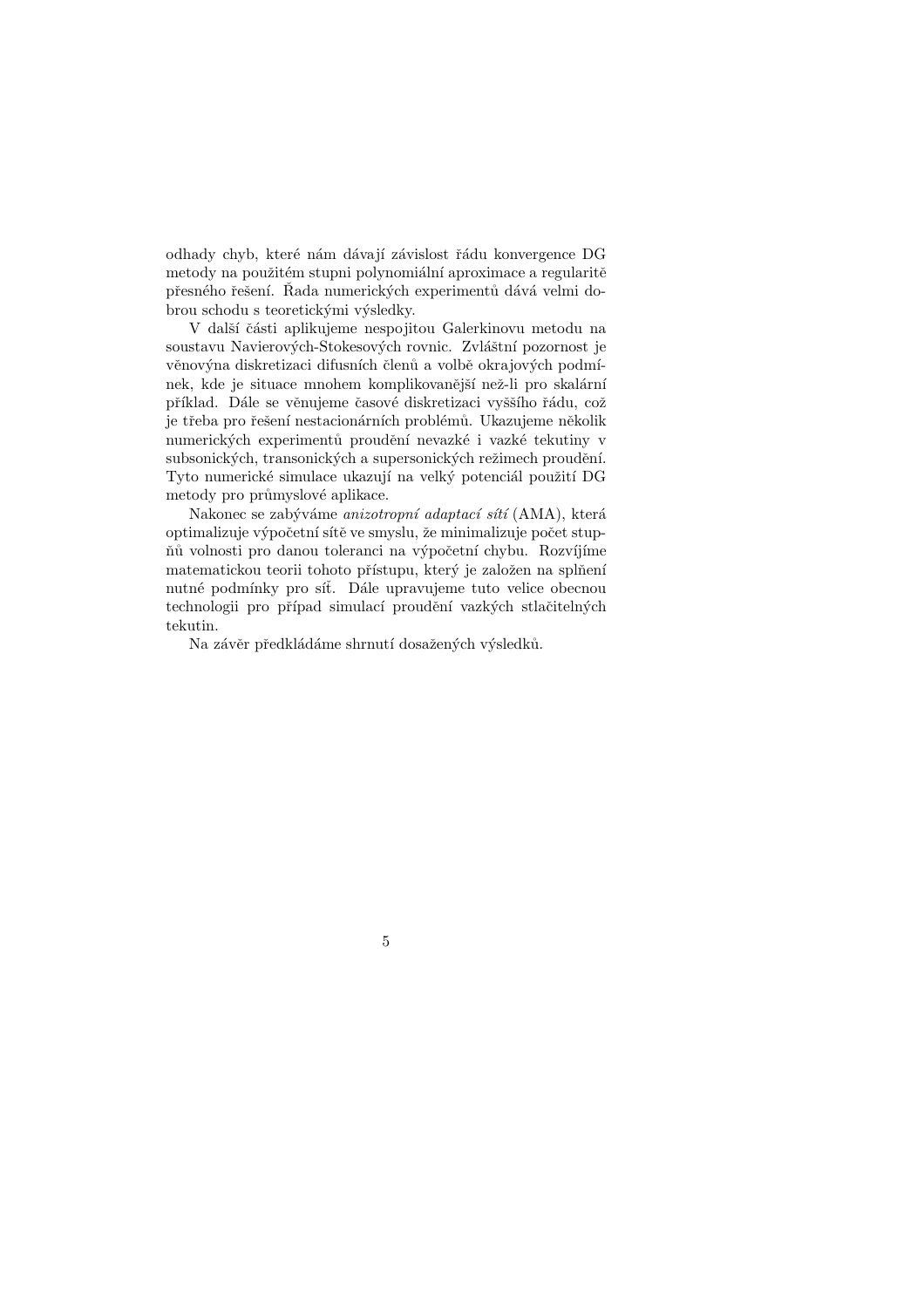# 1 Introduction

The field of computational fluid dynamics (CFD) has already had a significant impact on science and engineering of fluid dynamics, ranging from a role of aircraft design to simulation of a spread pollution in the environment. The ultimate goal of the field of CFD is to understand the physical events that occur in the flow of fluids around and within designed objects. These events are related to the action and reaction of phenomena such as dissipation, diffusion, convection, shock waves, boundary layers and turbulence.

In the field of aerodynamics, all of these phenomena are governed by the compressible Navier-Stokes equations. Many of the most important aspects of these relations are nonlinear and, as a consequence, often have no analytical solution. This, of course, motivates the numerical solution of the associated partial differential equations.

The numerical solutions of the Navier-Stokes equations frequently exhibit localised structures, such as propagating discontinuities and sharp transition layers whose reliable numerical approximation presents a challenging computational task. Indeed, in order to resolve such localised phenomena in an accurate and efficient way one has to use locally refined (adapted) computational meshes.

Therefore, an efficient tool for the numerical simulation of compressible flows has to contain a sufficiently robust and accurate solver for the system of governing equations as well as a suitable adaptive method. Within this thesis we develop an efficient technique for the numerical solution of the Navier-Stokes equations which is based on a combination of the *discontinuous Galerkin* method and the anisotropic mesh adaptation technique.

The content of the thesis is the following. Except a general introduction to the problem of the numerical solution of the Navier-Stokes equations, the thesis is a composition of twelve articles published in international journals within last 10 years. Each articles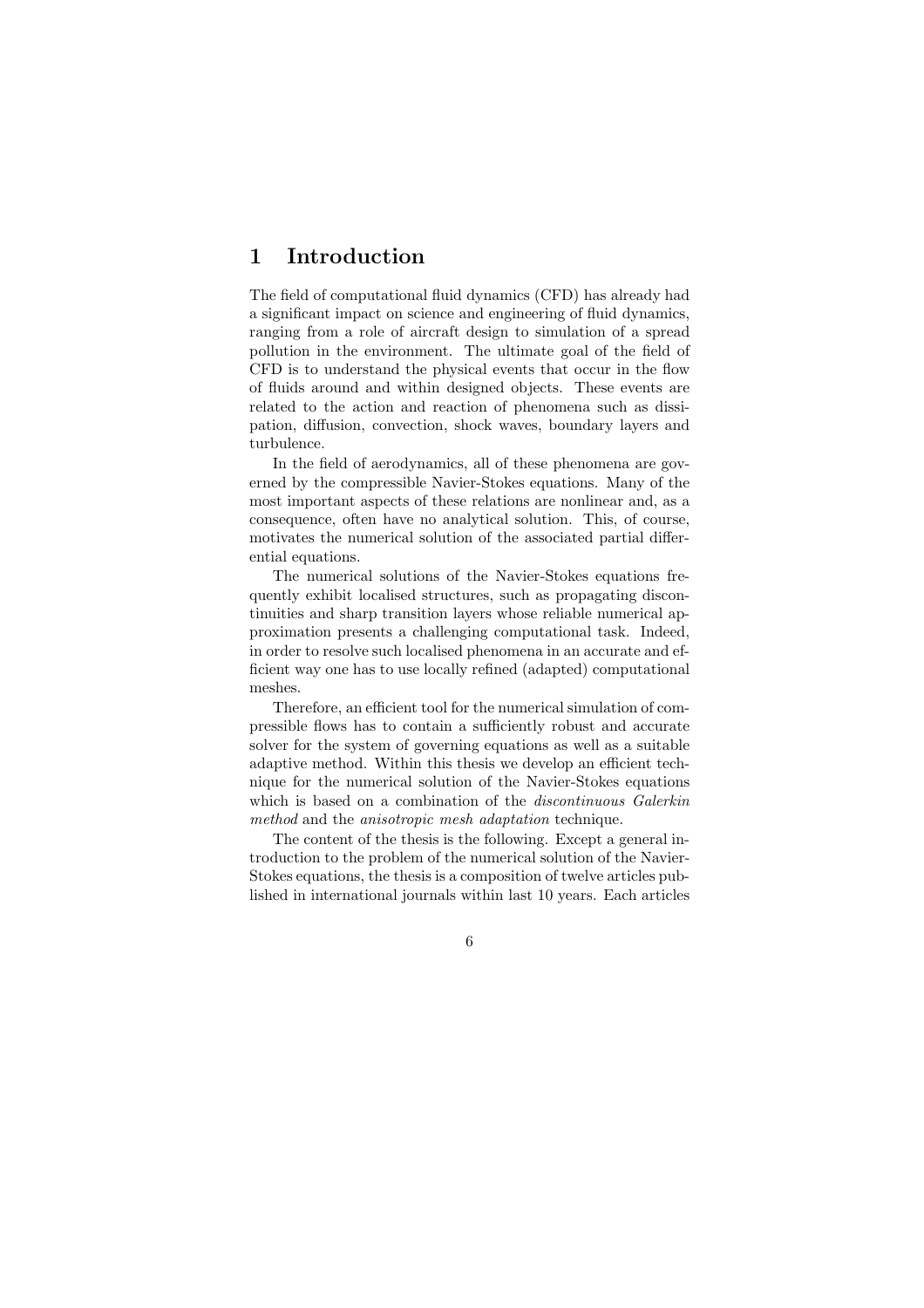corresponds to one section and all these sections are thematically organised into three chapters:

- Chapter  $2$  Numerical analysis of DGM,
- Chapter 3 Application of DGM to the Navier-Stokes equations,
- Chapter  $4$  Adaptive methods.

The list of articles forming the thesis with their citations is presented in Section 4.

## 1.1 Compressible Navier-Stokes equations

Let  $\Omega \subset \mathbb{R}^d$  be a bounded domain occupied by a viscous compressible fluid and  $(0, T)$  a time interval of interest. A motion of this fluid is described by the system of the compressible Navier-Stokes equations, which can be written in the so-called conservation form

$$
\frac{\partial \boldsymbol{w}}{\partial t} + \nabla \cdot \vec{\boldsymbol{f}}(\boldsymbol{w}) = \nabla \cdot \vec{\boldsymbol{R}}(\boldsymbol{w}, \nabla \boldsymbol{w}) \quad \text{in } (0, T) \times \Omega,
$$
 (1)

where  $\mathbf{w}: (0,T) \times \Omega \to \mathbb{R}^{d+2}$  is the state vector,  $\vec{\mathbf{f}} = (\mathbf{f}_1, \ldots, \mathbf{f}_d),$  $f_s: \mathbb{R}^{d+2} \to \mathbb{R}^{d+2}, s = 1, \ldots, d$  are the inviscid fluxes and  $\vec{R} = (R_1, \ldots, R_d), \; R_s : R^{(d+2)\times(d+1)} \to R^{d+2}, \; s = 1, \ldots, d$ are the viscous fluxes. The components of the state vector  $\boldsymbol{w}$  are density, components of momentum and energy. The inviscid as well as viscous fluxes are nonlinear functions of their arguments. Symbols  $\nabla$  and  $\nabla$  mean the gradient and divergence operators, i.e.,

$$
\nabla \mathbf{w} \equiv \left(\frac{\partial \mathbf{w}}{\partial x_1}, \dots, \frac{\partial \mathbf{w}}{\partial x_d}\right) \in \mathbb{R}^{d+2} \times \dots \times \mathbb{R}^{d+2}
$$
 (2)

and

$$
\nabla \cdot \vec{f}(\boldsymbol{w}) \equiv \sum_{s=1}^{d} \frac{\partial \boldsymbol{f}_s(\boldsymbol{w})}{\partial x_s} \in \mathbb{R}^{d+2}, \tag{3}
$$

$$
7\,
$$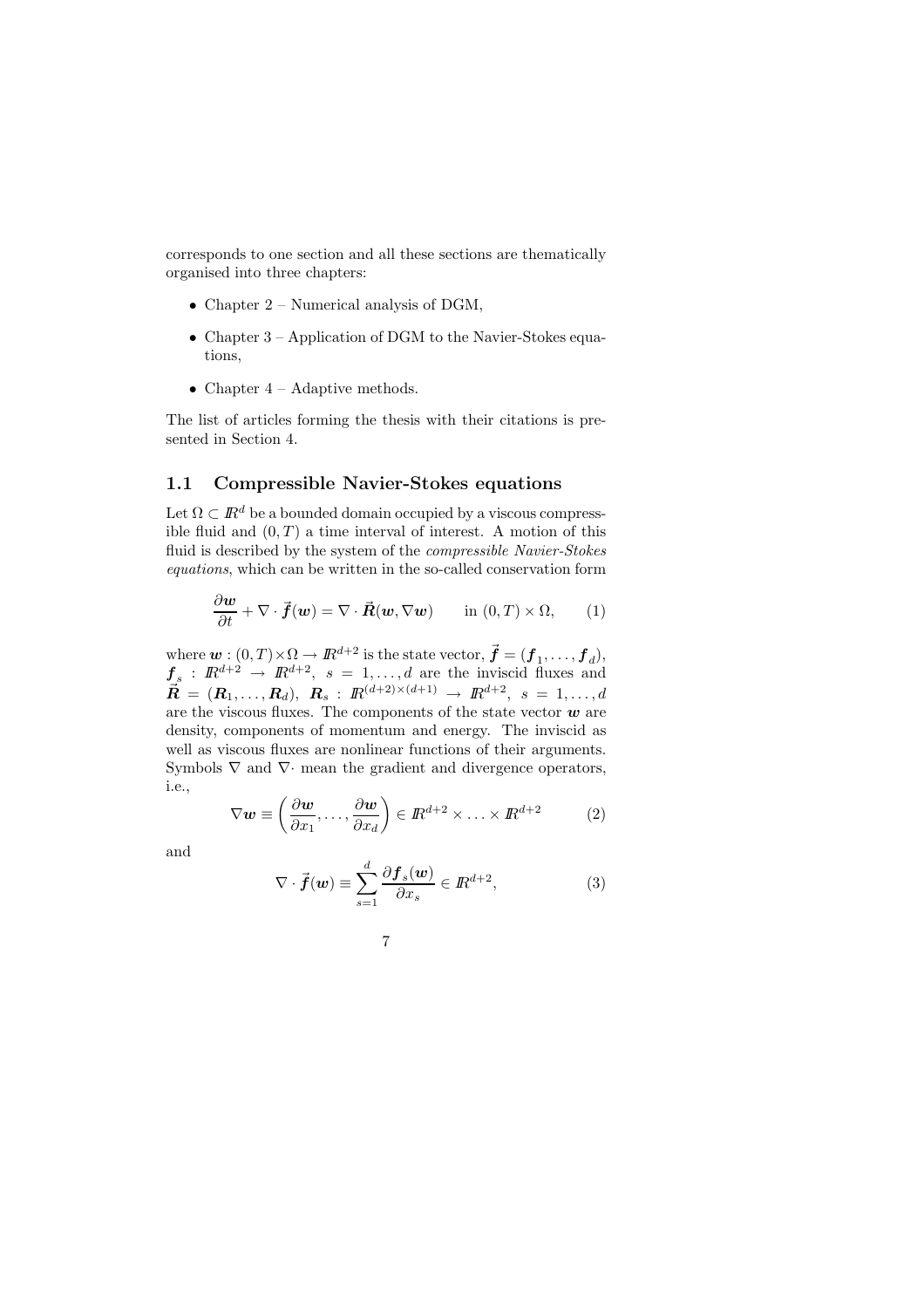respectively. The system of equations (1) follows form conservation laws, namely a conservation of mass, momentum and energy. In order to a close the problem, we consider thermodynamical relations (form of the stress tensor, state equation for perfect gas) and include a set of initial and boundary conditions. The complete derivation of the system of the Navier–Stokes equations can be found, e.g., in [21] or [43].

The compressible Navier-Stokes equations represent a nonlinear system of hyperbolic-parabolic type. During last teens years, a great progress was achieved in the question of the existence of the solution of problem (1). For a survey of theoretical results, see, e.g., monographs [35], [18], [33]. We only remark, that the existence of the solution of (1) accompanied by the state equation for perfect gas is still open. Nevertheless, we deal with a numerical solution of problem (1) in the rest of this thesis.

#### 1.2 Numerical methods

In computational fluid dynamics, the finite volume method (FVM) is rather popular. (Cf., [15], [17], [19], [20], [21], [31] for references.) It seems that for conservation laws with discontinuous solutions the finite volume method, using piecewise constant approximations, is very suitable, because the FV approximations are discontinuous on interelement interfaces, which allows good resolution of shock waves and contact discontinuities. However, the increase of accuracy in finite volume schemes applied on unstructured and/or anisotropic meshes is problematic.

On the other hand, the most popular numerical method for a solution of partial differential equations is the finite element method (FEM). This technique is suitable for problems with sufficiently regular solutions. However, singularly perturbed problems or nonlinear conservation laws have solutions with steep gradients or discontinuities and their approximations by conforming finite elements may suffer from the Gibbs phenomenon manifested by spurious oscillations propagating from boundary or interior lay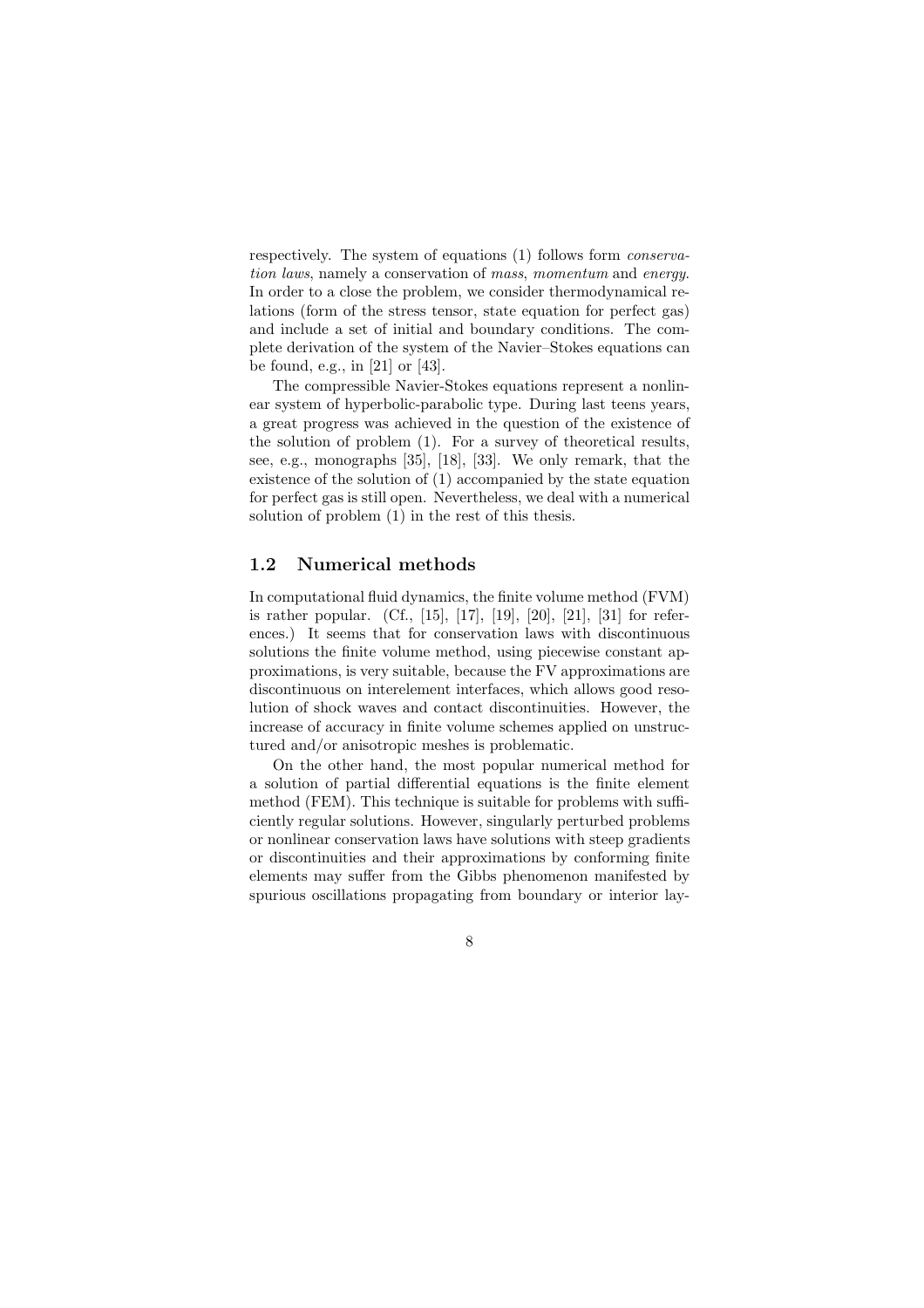ers into the computational domain. One way how to avoid this drawback is to use a suitable stabilization as, e.g. the streamline diffusion method or Galerkin least squares method and shock capturing stabilization. (For a survey, see [21, Chapter 4].) If these techniques are applied to systems of partial differential equations, e.g. of compressible flow, the form of the stabilization terms is rather complex and several parameters have to be tuned.

A generalization of the FV and FE approaches is the discontinuous Galerkin method (DGM). This technique is based on the idea to approximate the solution of an initial-boundary value problem by piecewise polynomial functions over a FE mesh, without any requirement on interelement continuity. The original DGM method was introduced by Reed and Hill ([37]) for the solution of the neutron transport equation. The first analysis of this method was made by Le Saint and Raviart ([32]), later an improvement was achieved by Johnson and Pitkäranta  $([27])$ . The DGM was applied to nonlinear conservation laws already in 1989 by Cockburn and Shu ([12]). Their approach uses advantages of FEM and FVM with an approximate Riemann solver. During several recent years the discontinuous Galerkin schemes have been extensively developed. For a survey, see e.g. [10], [11]. An important question is the discretization of diffusion terms in the framework of the DGMs. There exist various treatments of this problem. One possibility is to apply a mixed formulation, used, e. g., in [8]. Its disadvantage is a large number of unknowns. Another method is a direct discretization used, e. g., in [2], [36] and [26]. In [1], an excellent survey of the existing discontinuous Galerkin methods was presented and a unified analysis of DGMs for elliptic problems developed.

A great progress in the applications of DGM to the compressible flow simulation was achieved in the last 10 years, see [3], [4], [5], [6], [13], [16], [22], [23], [24], [25], [28], [29], [34], [40], [41] and the references cited therein. DGM allows on a given mesh to improve a prediction of crucial flow phenomena, such as boundary layers including transition, drag forces, wakes, vortical flows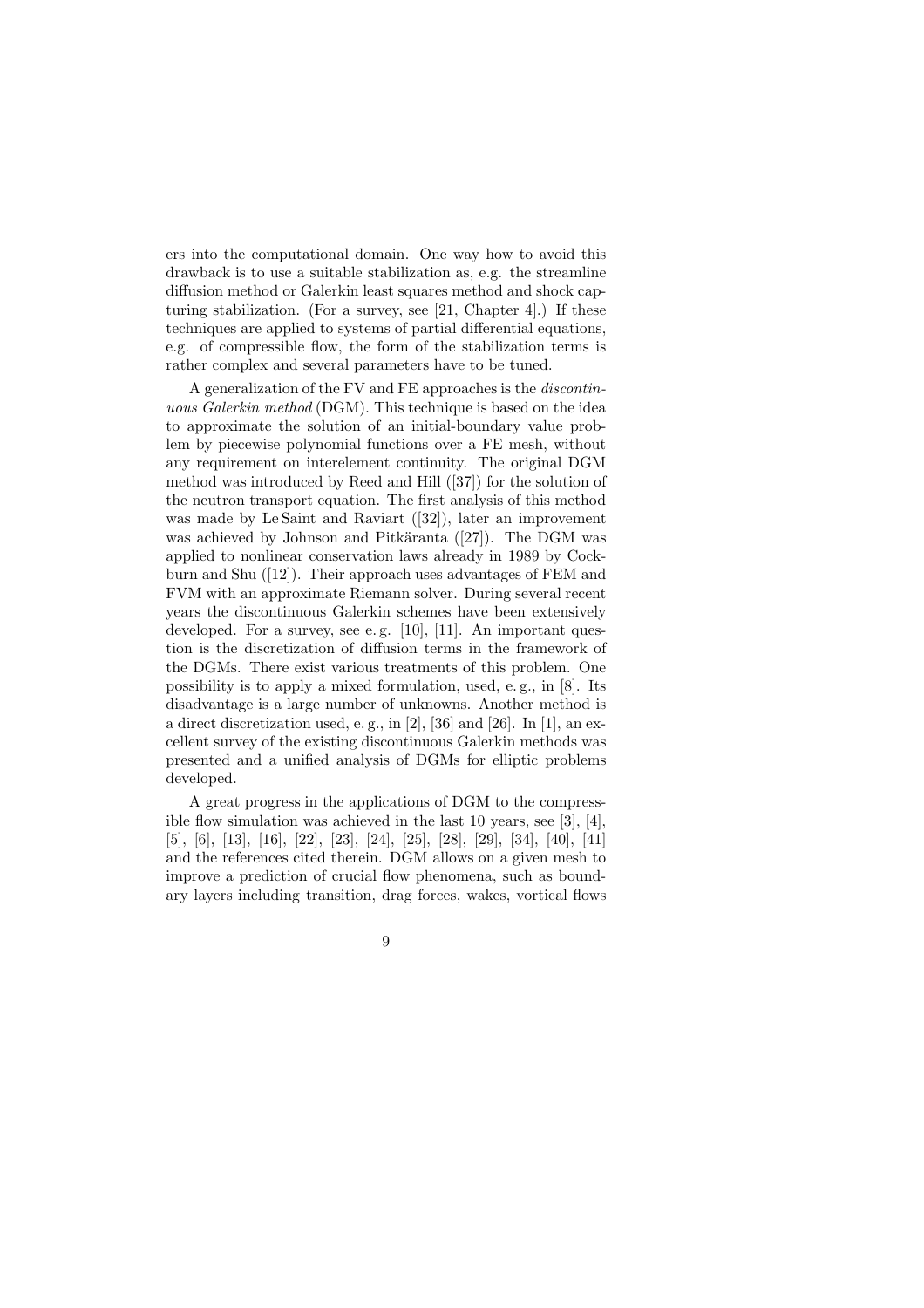and interaction phenomena like blade/vortex interaction. On the other hand, the disadvantage of discontinuous Galerkin techniques is a high computational complexity since DGM requires more degrees of freedom than standard FEM in order to achieve the same piecewise polynomial approximation. Nevertheless, we suppose that DGM has still an unused potential which should be used for industrial applications

# 2 Summary of the thesis

Within this section, we summarise this thesis dealing with an analysis of DGM applied to a convection-diffusion equation and its application to the compressible flow simulation. Let  $\mathcal{T}_h$ ,  $h > 0$  be a partition of the computational domain  $\Omega$  into mutually disjoint elements K, i.e.,  $\Omega = \bigcup_{K \in \mathcal{T}_h} K$ . We call  $\mathcal{T}_h$  a triangulation of  $\Omega$  and do not require the conforming properties from the finite element method, see [9], [39]. As usually,  $h = \max_{K \in \mathcal{T}_h} \text{diam}(K)$ .

Over the triangulation  $\mathcal{T}_h$ , we define the so-called *broken Sobo*lev space

$$
H^{s}(\Omega, \mathcal{T}_{h}) \equiv \{v; v|_{K} \in H(K) \,\forall K \in \mathcal{T}_{h}\}
$$
 (4)

with the norm

$$
||v||_{H^{s}(\Omega, \mathcal{T}_{h})} \equiv \left(\sum_{K \in \mathcal{T}_{h}} ||v||_{H^{s}(K)}^{2}\right)^{1/2}
$$
(5)

and the seminorm

$$
|v|_{H^s(\Omega, \mathcal{T}_h)} \equiv \left(\sum_{K \in \mathcal{T}_h} |v|_{H^s(K)}^2\right)^{1/2},\tag{6}
$$

where  $s \geq 1$  and  $\|\cdot\|_{H^s(K)}$  and  $|\cdot|_{H^s(K)}$  denotes norm and seminorm of the Sobolev space  $H^s(K) \equiv W^{s,2}(K)$ , respectively.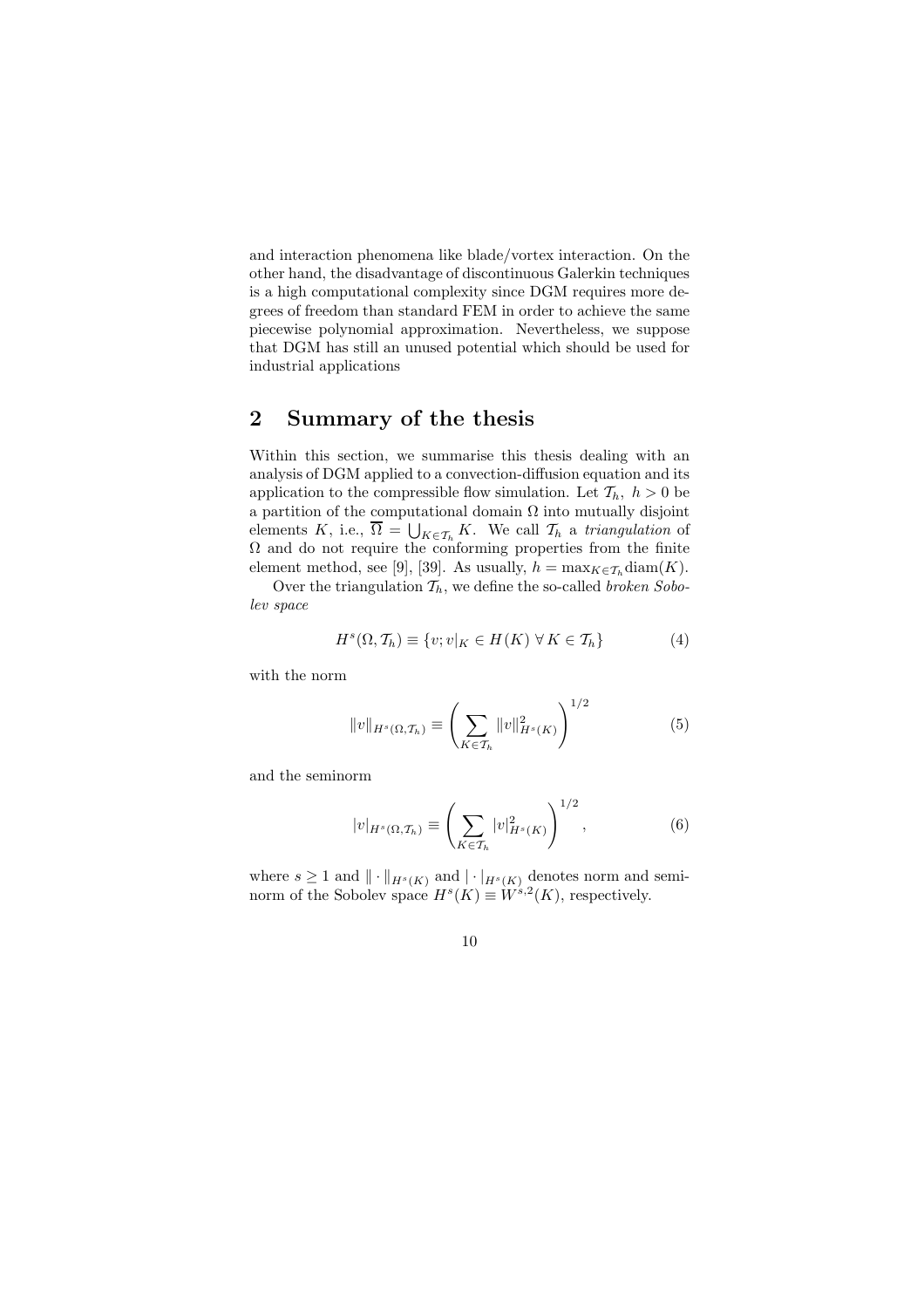Furthermore, we define the space of discontinuous piecewise polynomial by

$$
S_{hp} \equiv \{v; \ v \in L^2(\Omega), \ v|_K \in P_p(K) \ \forall K \in \mathcal{T}_h\},\tag{7}
$$

where  $P_p(K)$  denotes the space of all polynomials on  $K \in \mathcal{T}_h$  of  $degree < p$ .

# 2.1 Chapter 2 – Numerical analysis

In order to simplified the numerical analysis, we consider the scalar nonstationary convection-diffusion equation

$$
\frac{\partial u}{\partial t} + \nabla \cdot \vec{f}(u) = \varepsilon \Delta u + g,\tag{8}
$$

where  $u:(0,T)\times\Omega\to\mathbb{R},\ \vec{f}:\mathbb{R}\to\mathbb{R}^d$  is a nonlinear function of its argument,  $\varepsilon > 0$  play role of the viscosity and  $g \in$  $C([0,T];L^2(\Omega))$  is a source term. Moreover, we prescribe a Dirichlet and/or Neumann boundary conditions and an initial condition. The problem (8) represents a model problem of the Navier-Stokes equations. With the aid of techniques from [38] and [33], it is possible to prove that there exists a unique weak solution of (8).

In Section 2.1 we develop the so-called *finite volume discon*tinuous Galerkin (FVDG) method, where the approximate solution is sought in the space of piecewise linear discontinuous finite elements. Moreover, the convective terms are approximated with the aid of a *numerical flux* well-known from FVM, where a piecewise constant projection is employed. Then the FVDG method reads: Find  $u_h: (0,T) \to S_{h1}$  such that

i) 
$$
\frac{d}{dt}(u_h, v_h) + a_h^N(u_h, v_h) + b_h(\pi_h^0 u_h, v_h) + J_h(u_h, v_h) = \ell(v_h) \qquad \forall v_h \in S_{hp}, \ t \in (0, T), ii) \qquad (u_h(0), v_h) = (u_0, v_h),
$$
 (9)

where  $(\cdot, \cdot)$  denotes the  $L^2$ -scalar product, the linear non-symmetric form  $a_h^N(\cdot, \cdot)$  represents the discretization of the diffusive term

11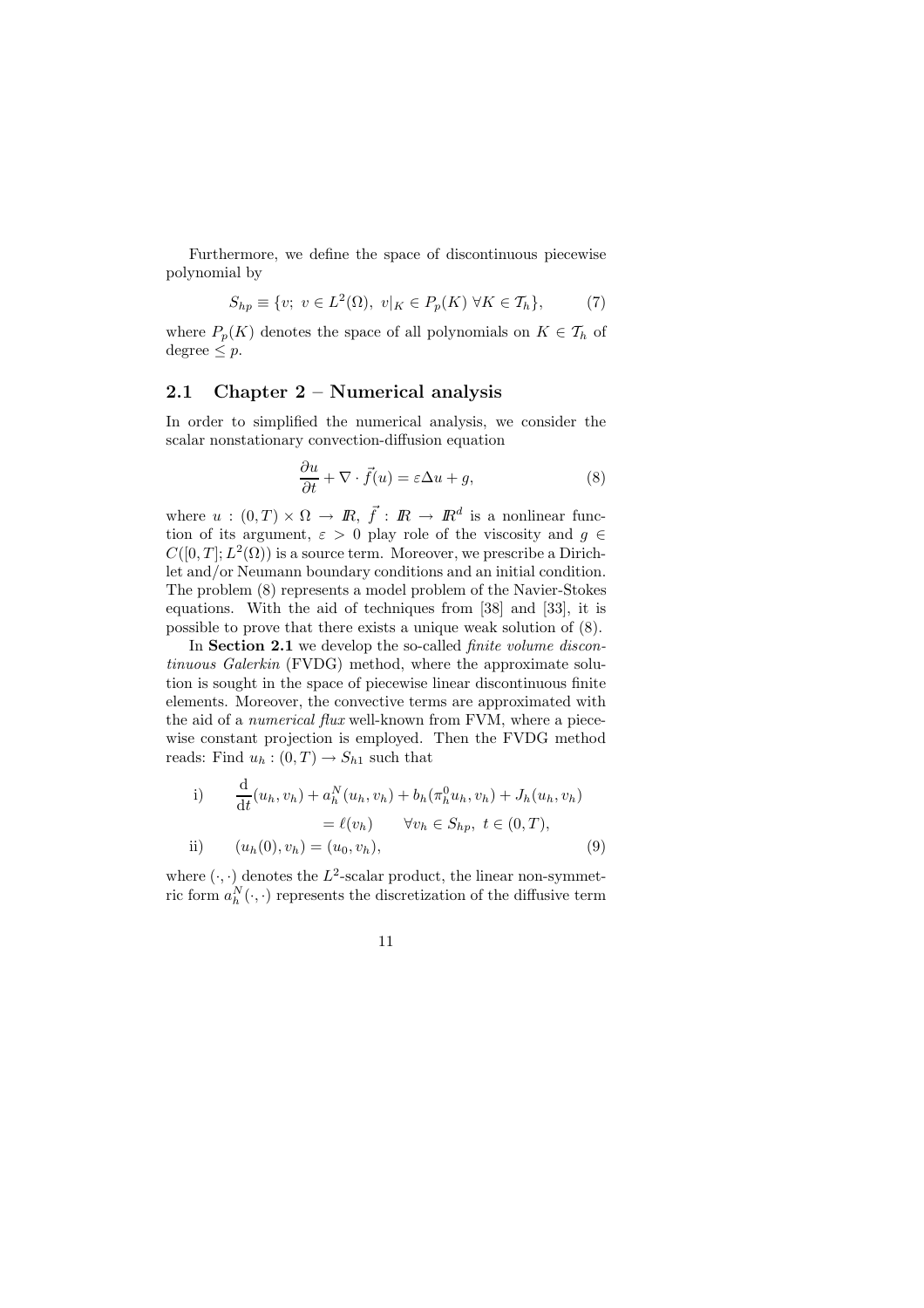by the nonsymmetric variant of the DG method, the nonlinear form  $b_h(\cdot, \cdot)$  represents the discretization of convective terms, the linear form  $J_h(\cdot, \cdot)$  represents the interior and boundary penalties and  $\ell(\cdot)$  is the right-hand-side containing source terms and terms arising from the boundary conditions. Moreover,  $\pi_h^0$  is the  $L^2$ projection into the space of piecewise constant functions and  $u_0$ :  $\Omega \to \mathbb{R}$  is the initial condition. Problem (9) represents a system of ordinary differential equations which should be solved by suitable solver.

Within this section we analyse the FVDG scheme. Let  $u$  be the weak solution of problem (8) satisfying assumptions

$$
u \in L^2(0, T; H^2(\Omega)), \qquad \frac{\partial u}{\partial t} \in L^2(0, T; H^1(\Omega)), \qquad (10)
$$

 $u_h(t) \in S_{h1}, t \in (0,T)$  be the approximate piecewise linear solution obtained by (9) and  $e_h(t) \equiv u - u_h$ . We derive a priori error estimate in the form

$$
\sup_{t \in [0,T]} \|e_h(t)\|_{L^2(\Omega)}^2 + \varepsilon \int_0^T |e_h(\vartheta)|_{H^1(\Omega, \mathcal{T}_h)}^2 d\vartheta \le C_1 h^2 |u|_{H^2(\Omega)}^2,
$$
\n(11)

where  $C_1 = O(\exp(1/\varepsilon))$  is independent of u and h. It is clear that estimate (11) cannot be used for  $\varepsilon \to 0^+$ , because it blows up exponentially. The nonlinearity of the convective terms represents a serious obstacle for obtaining a uniform error estimate with respect to  $\varepsilon \to 0^+$ .

Moreover, numerical experiments from Section 2.1 verify that the presented FVDG method has the first order of accuracy as the theoretical estimate (11). However, it is not possible to increase the order of accuracy by a higher order of polynomial approximation (i.e.,  $S_{hp}$  with  $p \ge 2$ ) since FVDG method uses the piecewise constant projection in the numerical flux approximating convective terms.

Therefore, in **Section 2.2** we develop the so-called *discon*tinuous Galerkin finite element (DGFE) method. Similarly as in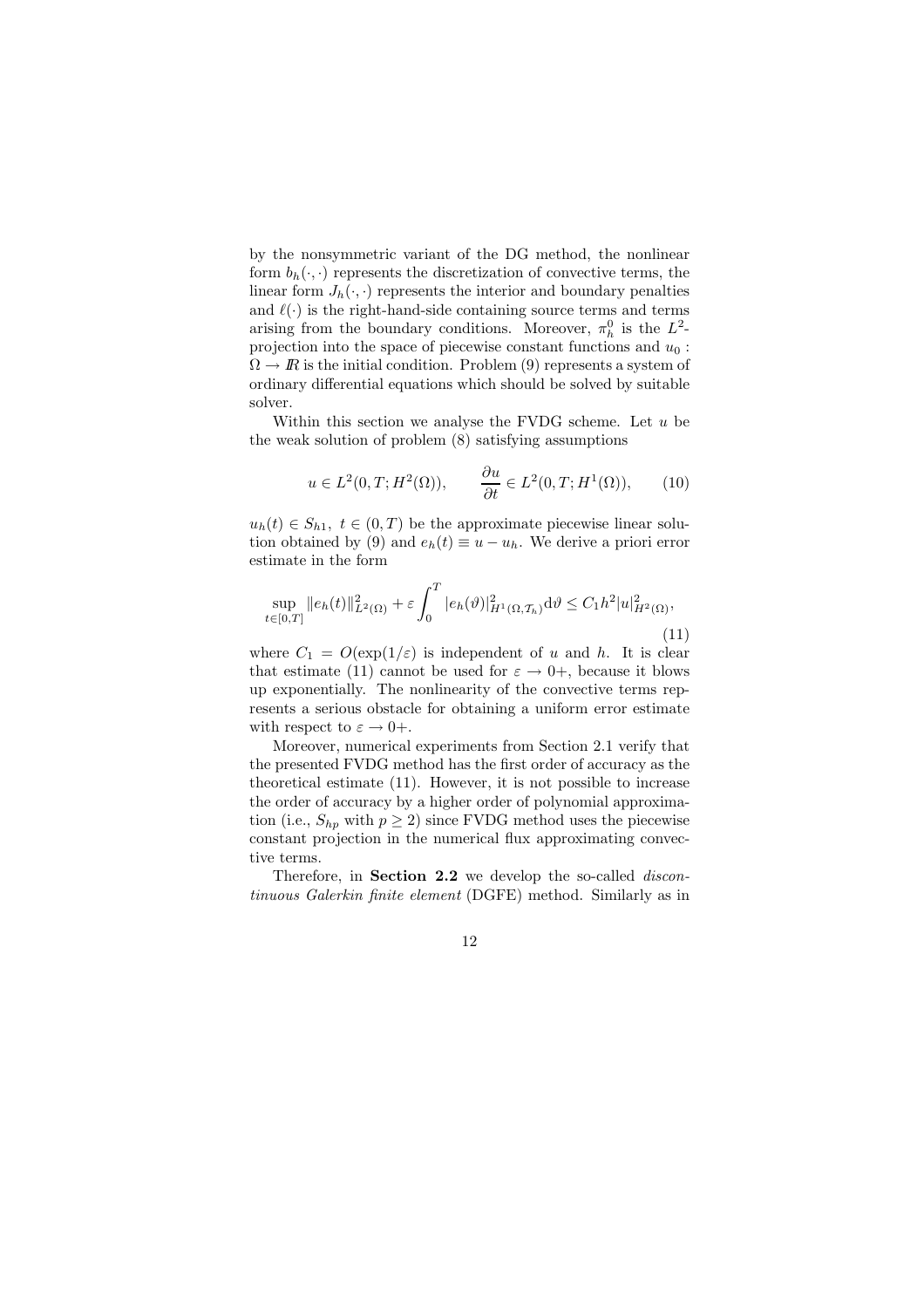FVDG method we employ the nonsymetric treatment of the diffusive term with an interior and boundary penalties. This technique is in literature denoted as NIPG (nonsymmetric interior penalty Galerkin) method. On the other hand, the convective terms are approximated with the aid of numerical flux but without the piecewise constant projection. Then the DGFE method reads: Find  $u_h: (0, T) \to S_{h1}$  such that

i) 
$$
\frac{d}{dt}(u_h, v_h) + a_h^N(u_h, v_h) + b_h(u_h, v_h) + J_h(u_h, v_h) = \ell(v_h) \quad \forall v_h \in S_{hp}, \ t \in (0, T), ii) \quad (u_h(0), v_h) = (u_0, v_h),
$$
 (12)

where  $(\cdot, \cdot)$ ,  $a_h^N(\cdot, \cdot)$ ,  $b_h(\cdot, \cdot)$ ,  $J_h(\cdot, \cdot)$  and  $\ell(\cdot)$  denotes the forms introduced in (9).

We derive the following error estimate. Let  $u$  be the weak solution of problem (8) satisfying

$$
\frac{\partial u}{\partial t} \in L^2(0, T; H^{p+1}(\Omega)),\tag{13}
$$

 $u_h(t) \in S_{hp}, t \in (0,T)$  be the approximate piecewise polynomial (degree  $\leq p$ ) solution obtained by (12) and  $e_h(t) \equiv u - u_h$ . Then

$$
\sup_{t \in [0,T]} \|e_h(t)\|_{L^2(\Omega)}^2 + \varepsilon \int_0^T |e_h(\vartheta)|_{H^1(\Omega, \mathcal{T}_h)}^2 d\vartheta \le C_2 h^{2p} |u|_{H^{p+1}(\Omega)}^2,
$$
\n(14)

where  $C_2 = O(\exp(1/\varepsilon))$  is independent of u and h. We observe that (14) is optimal  $(O(h^p))$  with respect to the  $H^1$ -seminorm but sub-optimal  $(O(h^p))$  with respect to the  $L^2$ -norm. This is caused by the use of the nonsymmetric variant (NIPG) which gives the corresponding diffusive form nonsymmetric and therefore it is not possible to use the well-known Aubin-Nitsch theorem. On the other hand, numerical experiments presented in Section 2.2 and also in [14] indicate that the odd degrees of polynomial approximations give the optimal experimental order of convergence in

$$
13\quad
$$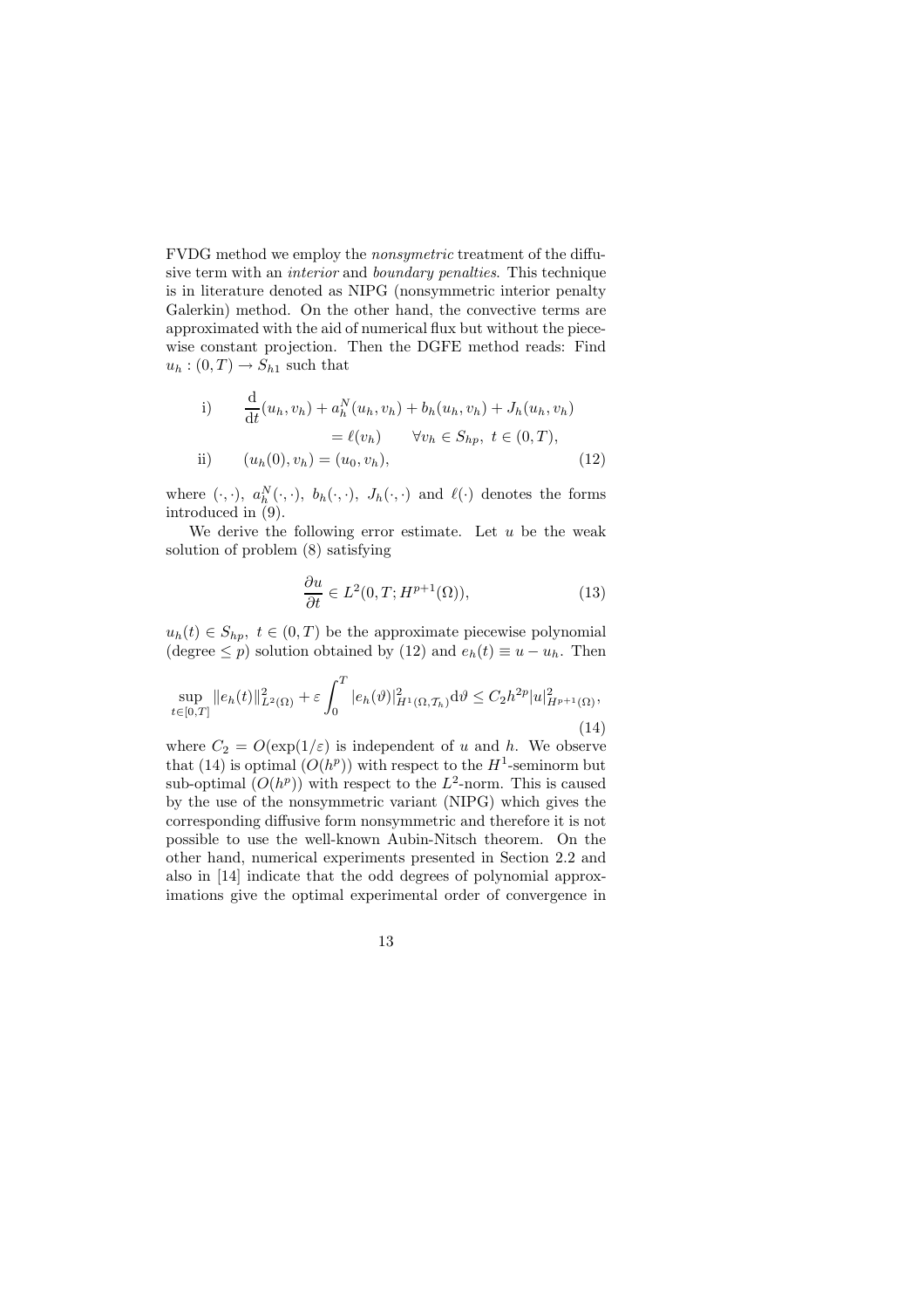the  $L^2$ -norm  $(O(h^{p+1}))$  whereas the even degrees of polynomial approximations only the suboptimal one  $(O(h^p))$ .

In order to achieve the optimal orders of convergence in the  $L^2$ norm, we employ the *symmetric interior penalty Galerkin* (SIPG) variant of DGFE method in Section 2.3 when the non-symmetric form  $a_h^N(\cdot, \cdot)$  in (12) is replaced by its symmetric variant  $a_h^S(\cdot, \cdot)$ . Then with the aid of the Aubin-Nitsch theorem we obtain (provided that the weak solution satisfy (13)) a priori error estimates

$$
\sup_{\in[0,T]} \|e_h(t)\|_{L^2(\Omega)}^2 \le C_3 h^{2p+2} |u|_{H^{p+1}(\Omega)}^2,
$$
\n(15)

where  $C_3 = O(\exp(1/\varepsilon))$  is independent of u and h. Numerical experiments presented within the same section verify the theoretical orders of convergence. Moreover, these numerical experiments indicate the error estimate

 $t$ 

$$
\sup_{t \in [0,T]} \|e_h(t)\|_{L^2(\Omega)}^2 \le C_4 h^{2\mu} |u|_{H^s(\Omega)}^2,
$$
\n(16)

where  $C_4 > 0$ ,  $\mu = \min(p+1, s)$  and  $H^s(\Omega)$ ,  $s > 0$  denotes (in general) the Sobolev-Slobodetskii space of functions with "noninteger derivatives". This error estimate should be used in case when the weak solution is not sufficiently regular.

The previous theoretical results  $(11) - (15)$  are based on the assumptions of regularity of the exact solution. Nevertheless, it is interesting to observed how the DG schemes behaves in case when the exact solution is discontinuous or contains steep gradients (e.g., interior or boundary layers). In Section 2.4 we apply the FVDG and DGFE methods from Sections 2.1 and 2.2, respectively, to the viscous Burgers equation whose solution contains interior layers. Whereas the piecewise constant projection employed in FVDG method give a reasonable numerical approximation, the DGFE method produces a numerical solution suffering from unphysical overshoots and undershoots in vicinity of the interior layers (this phenomenon is called the Gibbs effect). Therefore, we develop a limiting of degree of approximation based on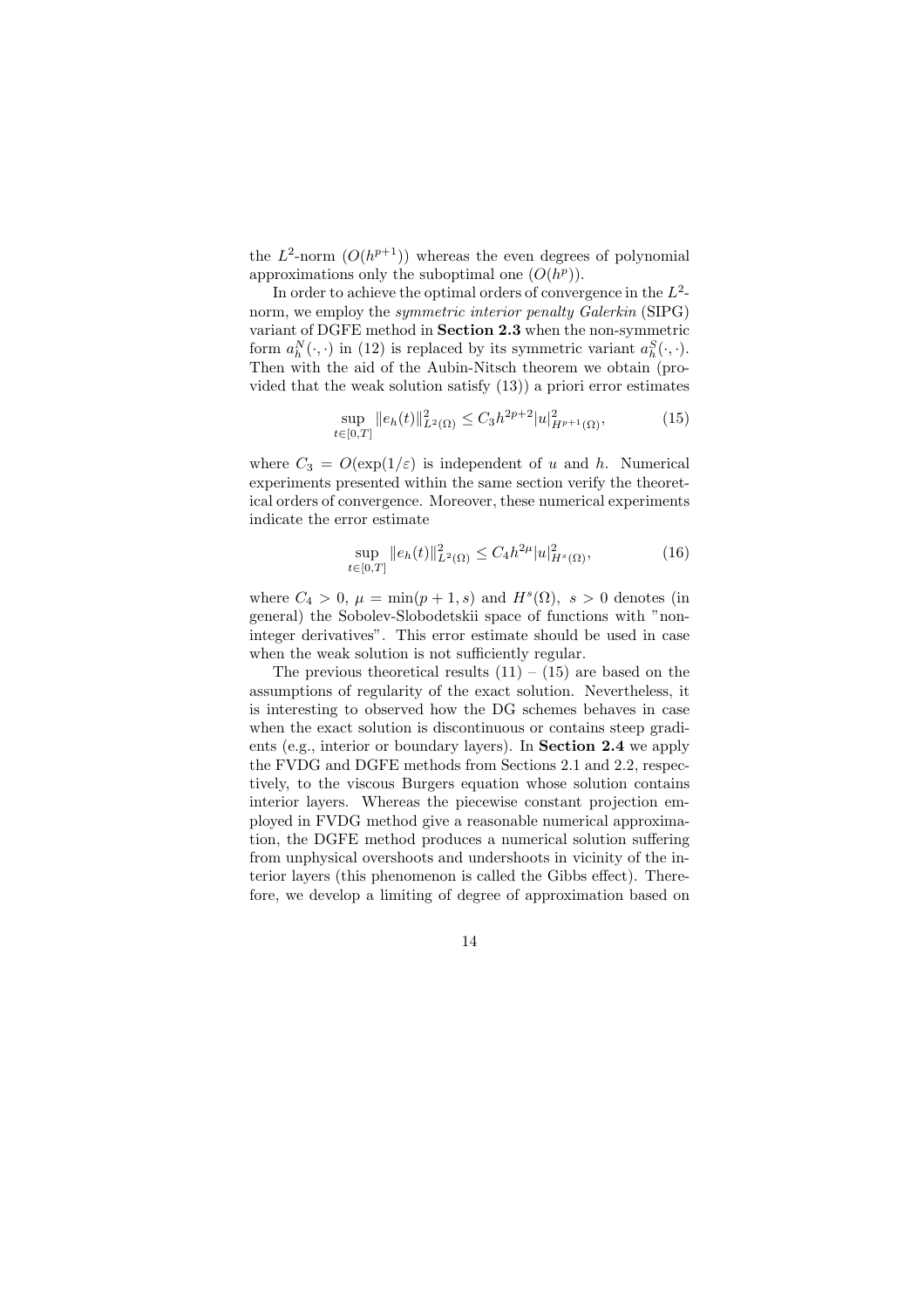the so-called jump indicator. The presented numerical examples indicate that this technique does not decrease an order of accuracy in parts of the computational domain, where the solution is smooth, and moreover, it avoids the Gibbs effect. This limiting technique is extended to the solution of the system of the Navier-Stokes equations in Section 3.1.

In Sections  $2.1 - 2.4$ , we consider the scalar equation  $(8)$ , where the diffusion is linear. In Section 2.5, we deal with a more general case where the diffusion is *quasilinear*, i.e., we seek  $u:(0,T)\times\Omega\to$ IR such that

$$
\frac{\partial u}{\partial t} + \nabla \cdot \vec{f}(u) = \nabla \cdot \vec{R}(u, \nabla u) + g,\tag{17}
$$

where  $\vec{f} : \mathbb{R} \to \mathbb{R}^d$ ,  $\vec{R} : \mathbb{R} \times \mathbb{R}^d \to \mathbb{R}^d$  and  $g \in C([0, T]; L^2(\Omega))$ . The nonlinear dependence of the viscous terms  $\vec{R}(u, \nabla u)$  on  $\nabla u$ does not allow to employ the NIPG as well as SIPG variants of the DGFE method. Therefore, we use the so-called incomplete interior penalty Galerkin (IIPG) variant of the DGFE method and derive the same a priori error estimates as in (14). The IIPG technique does not allow to obtain the optimal  $L^2$ -error estimate as NIPG. On the other hand, the numerical experiments carried out is Section 2.5 give higher experimental orders of convergence than the theoretical ones.

Section 2.6 deals with the so-called *discrete Friedrichs* inequality for piecewise linear Crouziex-Raviart nonconforming finite elements. Let  $\mathcal{T}_h$  be a triangular grid of a computational domain  $\Omega \in \mathbb{R}^2$  and  $\mathcal{F}_h$  the corresponding set of all edges of triangles  $K \in \mathcal{T}_h$ . We denote by  $x_{\Gamma}$  a centre of  $\Gamma \in \mathcal{F}_h$ . We define the following finite element spaces:

$$
X_h \equiv \{v_h \in L^2(\Omega); \ v_h|_K \in P^1(K), \ K \in \mathcal{T}_h, \qquad (18)
$$
  
\n
$$
v_h \text{ is continuous at each } x_\Gamma, \ \Gamma \in \mathcal{F}_h\},
$$
  
\n
$$
X_{h0} \equiv \{v_h \in X_h; \ v_h(x_\Gamma) = 0 \ \forall x_\Gamma \in \partial\Omega, \ \Gamma \in \mathcal{F}_h\}.
$$

Then the discrete Friedrichs inequality claims that there exists a

$$
15\quad
$$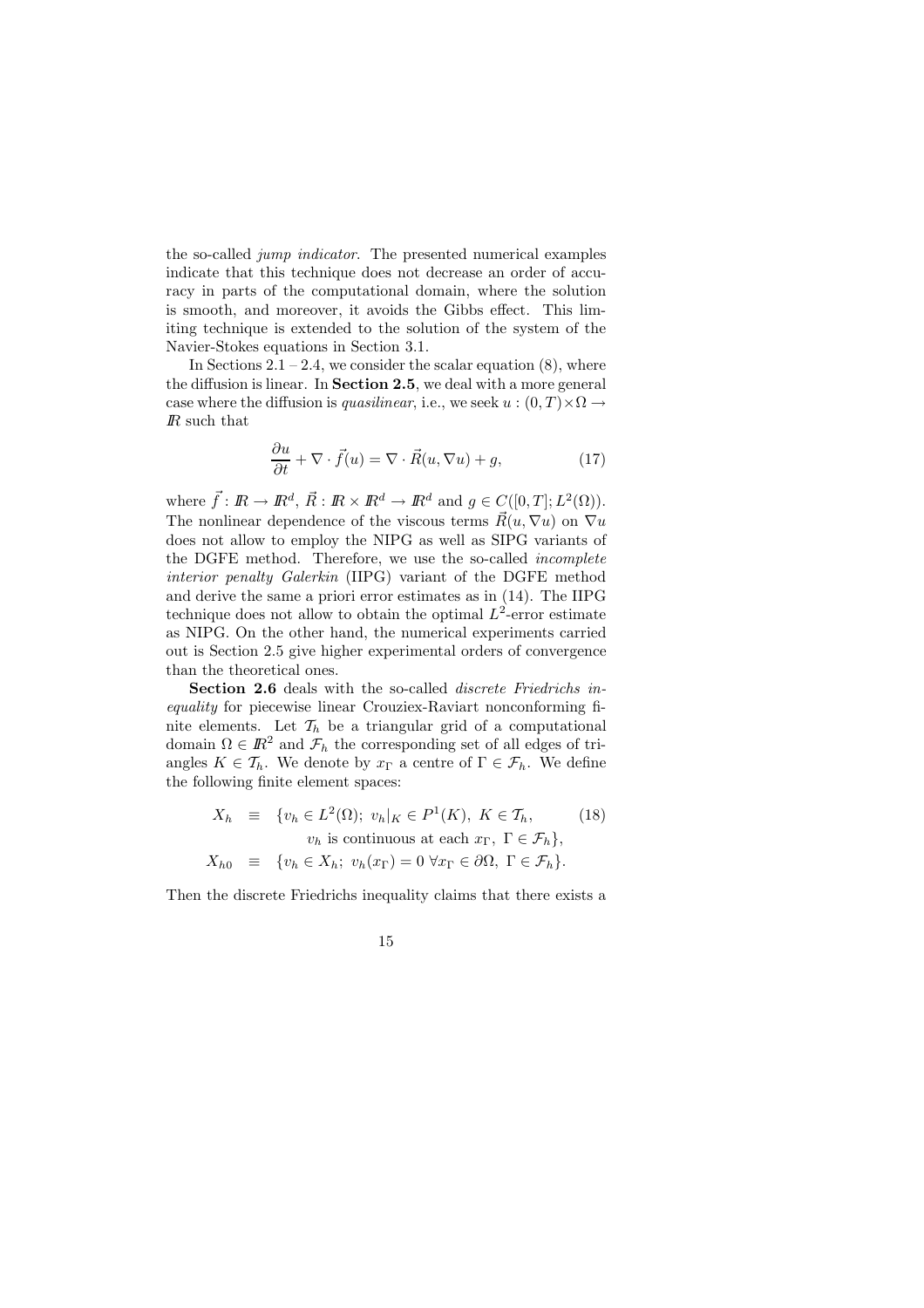constant  $\tilde{c} > 0$  independent of h such that

$$
||v_h||_{L^2(\Omega)} \le \tilde{c}|v_h|_{H^1(\Omega, \mathcal{T}_h)} \qquad \forall v_h \in X_{h0}, \tag{19}
$$

where  $\|\cdot\|_{L^2(\Omega)}$  is the standard norm in the Lebesgue space  $L^2(\Omega)$ and  $\left|\cdot\right|_{H^1(\Omega,\mathcal{T}_h)}$  is the norm in the broken Sobolev space introduced by (6).

Within this section we prove the discrete Friedrich inequality (19) for the case when  $\Omega$  is a general polygonal nonconvex domain. This results has applications in the numerical analysis of convection-diffusion problems approximated with the aid of nonconforming finite elements. Moreover, this inequality was generalized by some authors, see, e.g, [30], [42], [7].

## 2.2 Chapter 3 – Application to compressible flow simulations

In Section 3.1, we apply the DGFE method to the system of the Navier-Stokes equations (1). We implement a discontinuous piecewise linear approximation of the NIPG variant. A special attention is paid to the choice of the stabilization term, the boundary conditions, the limiting of the degree of approximation and a treatment of nonpolygonal parts of the boundary. We present numerical examples of subsonic, transonic and supersonic flow regimes and obtain a good comparison with reference solutions. The main drawback of this method is the explicit time discretization which is simple for implementation but the size of the time step is very limited. Therefore, it is necessary to carried out a high number of time steps in order to achieve a steady state solution.

In order to avoid the time step restriction mentioned in Section 3.1, it is suitable to use an implicit time discretization, e.g., [5], [24], [25]. However, a full implicit scheme leads to a necessity to solve a nonlinear system of algebraic equations at each time step which is rather expensive. Therefore, we propose in Section 3.2 a *semi-implicit* method for the solution of the Euler equations. This technique is based on a suitable linearization of the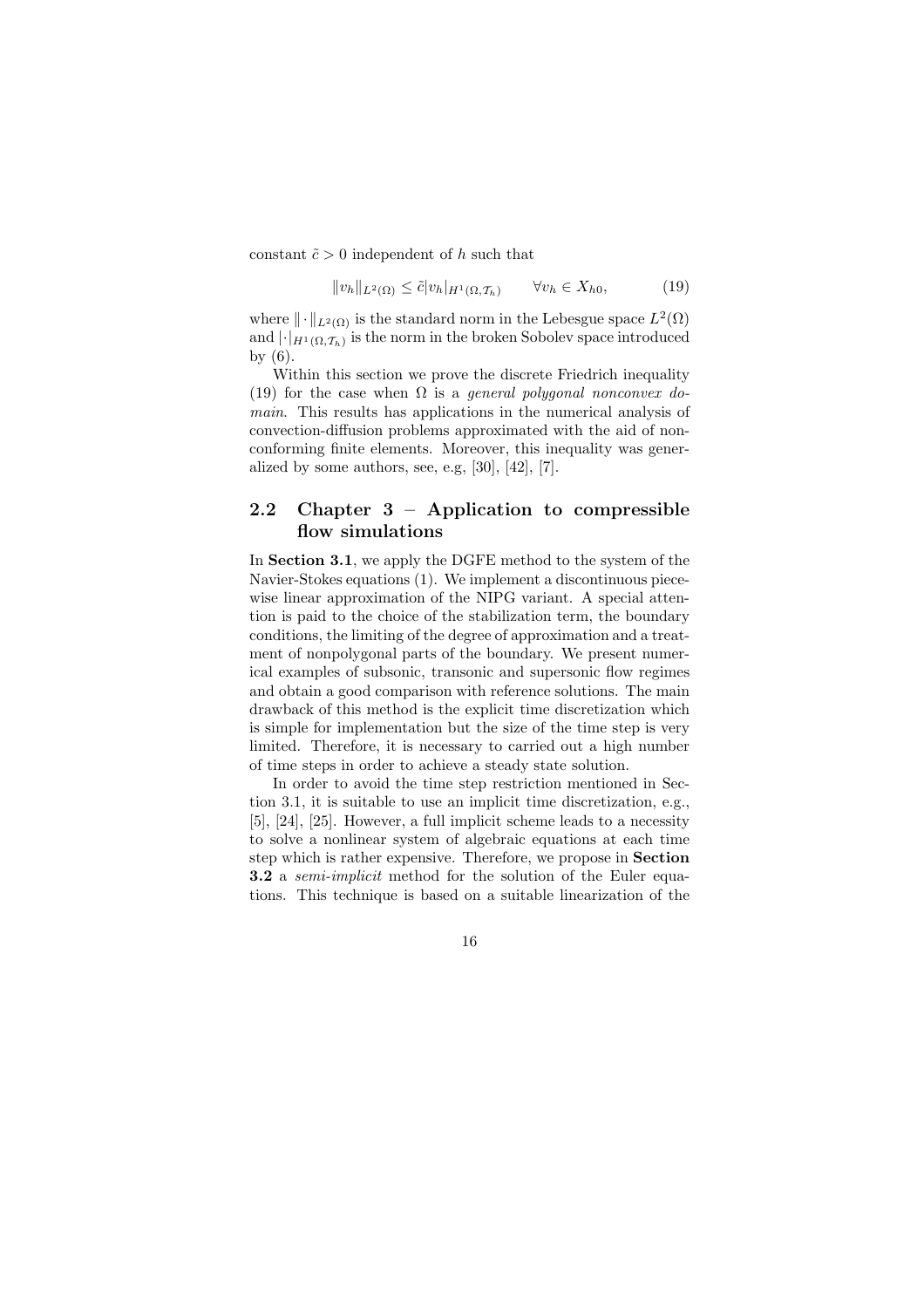Euler fluxes. The linear terms are treated implicitly whereas the nonlinear ones explicitly which leads to a linear algebraic problem at each time step. The presented numerical examples indicate an enormous gain (from the point of view of the computational time) in comparison with an explicit discretization for steady-state computations.

In **Section 3.3**, we extend the semi-implicit time discretization to the viscous flow simulations, i.e., we carry out a linearization also of the viscous terms. Moreover, in order to increase the accuracy of the time discretization, we employ the so-called backward difference formulae (BDF). We call the resulting scheme the BDF-DGFE method, which is practically unconditionally stable, has a high order of accuracy with respect to the space and time coordinates and requires a solution only of one linear algebraic problem at each time step. Since we solve an evolution problem, it is suitable to employ an iterative solver for the solution of these linear algebraic problems. It is possible to use a solution from the previous time step as an approximation of the solution on the new time level and, moreover, a suitable preconditioner can be evaluated after several time steps. This strategy highly decrease the computational time. We present a set of numerical experiments of steady as well as unsteady flows using piecewise linear, quadratic and cubic polynomial approximations for the space semi-discretization and the two- and three-steps BDF for the time discretization. These numerical examples show a good agreement with reference results.

### 2.3 Chapter  $4 -$  Adaptive methods

Most of the computations presented in Sections  $3.1 - 3.3$  were carried out on adaptively refined grids, which were obtained by the anisotropic mesh adaptation (AMA). This method exhibits a very efficient tool for compressible flow simulations and it is described in Section 4.1. AMA technique minimises a mesh quality parameter  $Q_{\mathcal{T}_h}$  by an iterative process. The mesh quality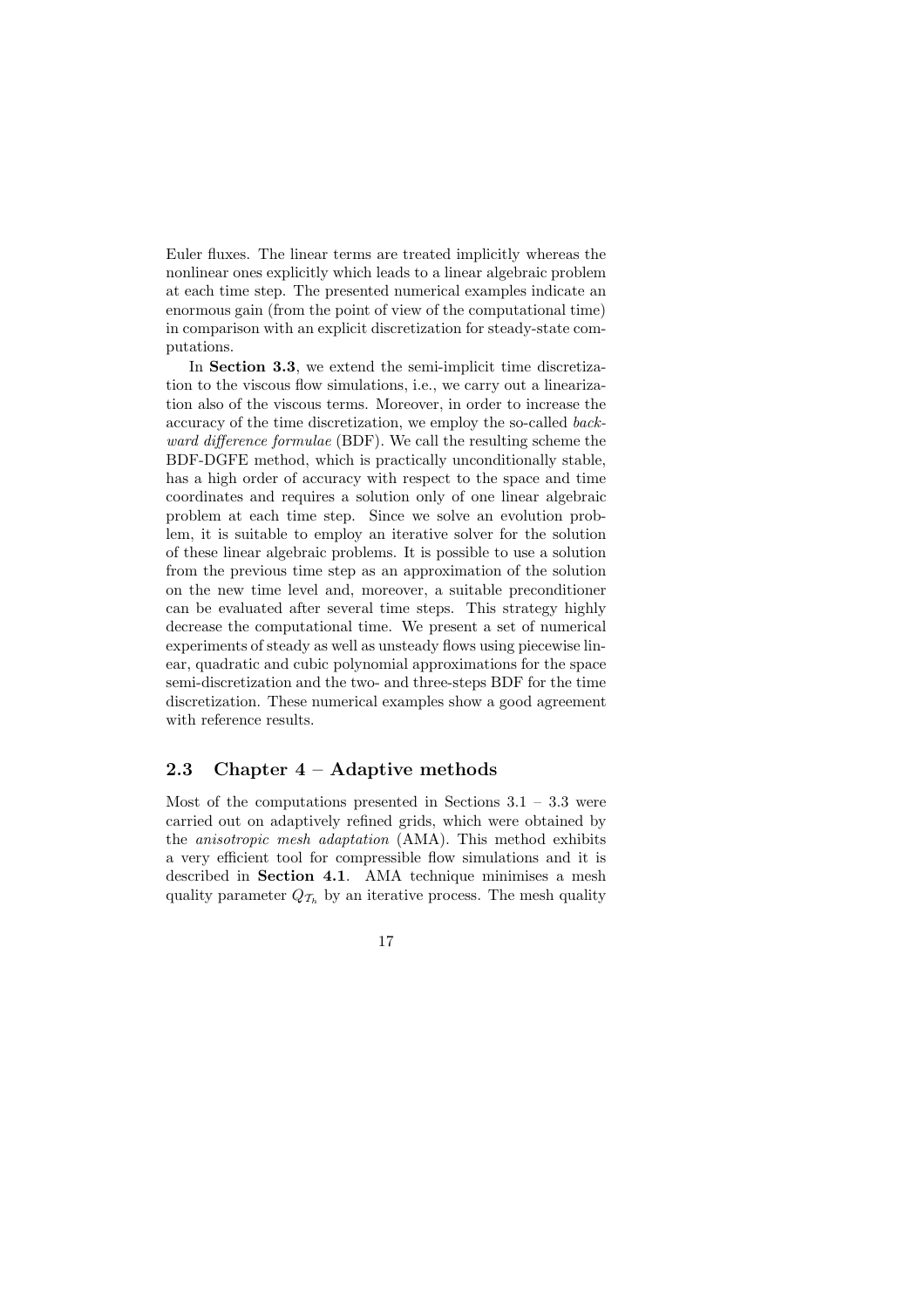parameters  $Q_{\mathcal{T}_h}$  is defined by

$$
Q_{\mathcal{T}_h} \equiv \frac{1}{\#\mathcal{T}_h} \sum_{K \in \mathcal{T}_h} \sum_{\Gamma \in \partial K} \left( |\Gamma|_{\mathcal{H}} - \omega \right)^2, \tag{20}
$$

where the sum is taken over all edges  $\Gamma$  of elements  $K \in \mathcal{T}_h$ ,  $\# \mathcal{T}_h$ denotes the number of elements of  $\mathcal{T}_h$ ,  $\omega > 0$  is a given constant and  $|\Gamma|_{\mathcal{H}}$  is a size of edge  $\Gamma$  measured in the Riemann metric generated by the Hessian matrix  $\mathcal{H} = \mathcal{H}(u_h)$ . The matrix  $\mathcal{H}(u_h)$ is evaluated for each  $\Gamma$  from a "smoothed" numerical solution  $u_h$ . The AMA technique is completely method-independent and problem-independent approach and, therefore, it can be applied to various finite element/volume solutions of partial differential equations. A drawback of this technique is that we have no bound for the computational error.

A theoretical background of AMA approach is developed in Section 4.2. Let us considered a general boundary value problem (BVP) defined on a computational domain  $\Omega$ . Let  $\mathcal{T}_h$  be a triangular grid of  $\Omega$ , V and  $V_h$  be functional spaces where an exact and an approximate solutions  $u$  and  $u_h$  are sought, respectively.

We require that the computational error  $e_h \equiv u - u_h$  is bounded by a given tolerance  $\omega > 0$ , i.e.

$$
\|e_h\|_X = \|u - u_h\|_X \le \omega,
$$
\n(21)

where  $\|\cdot\|_X$  is a suitable norm. We define a mapping  $\Pi_h : V \to V_h$ by

$$
v \in V, \ \Pi_h v \in V_h: \quad \|v - \Pi_h v\|_X = \min_{w_h \in V_h} \|v - w_h\|_X. \tag{22}
$$

Let us emphasise that the mapping  $\Pi_h$  depends on the exact solution u, the norm  $\|\cdot\|_X$ , the finite dimensional space  $V_h$  and therefore on the mesh  $\mathcal{T}_h$ . On the other hand, the mapping  $\Pi_h$  is independent of the approximate solution  $u_h$ . Obviously,

$$
||u - \Pi_h u||_X \le ||u - u_h||_X
$$
 (23)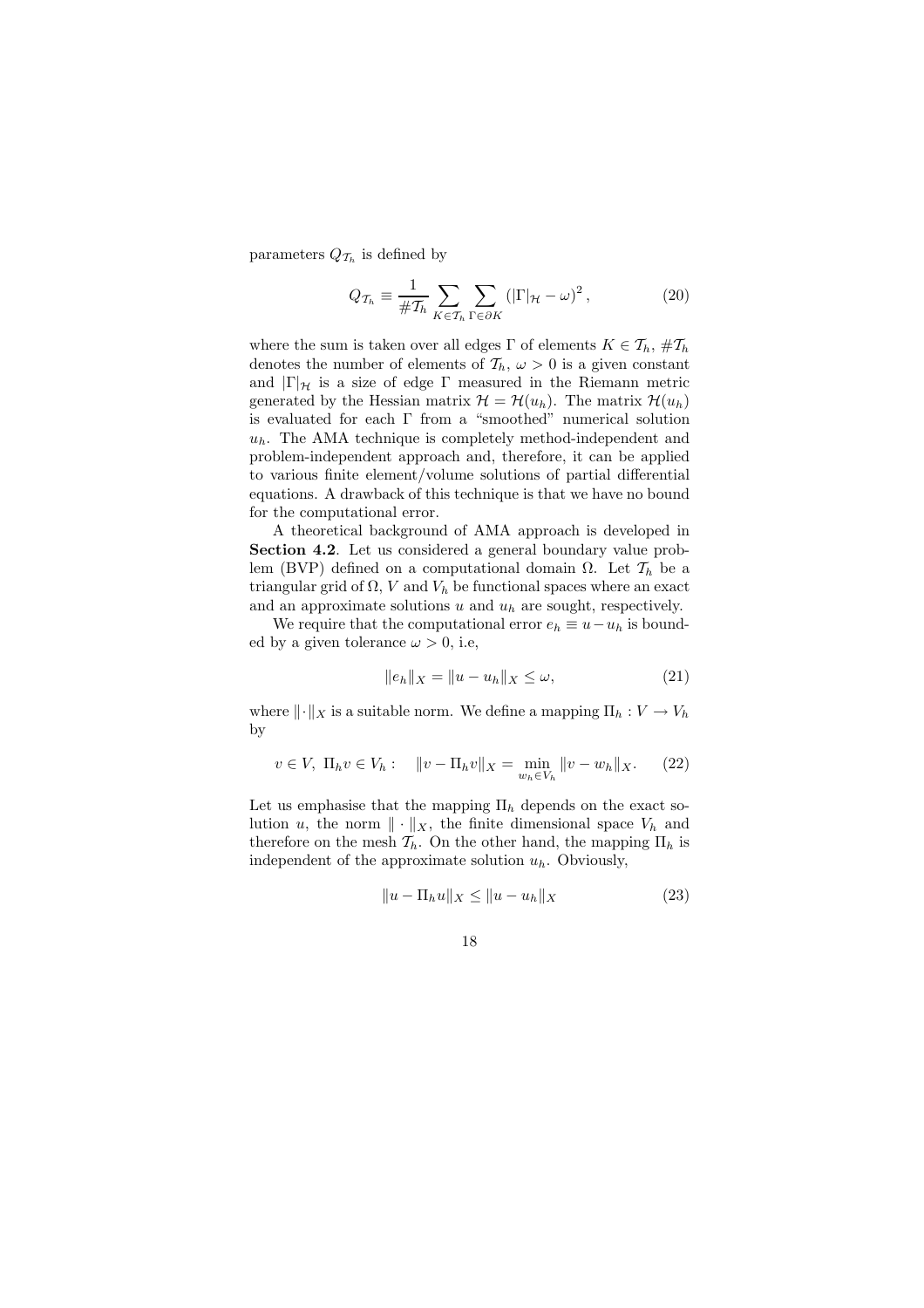and therefore, the necessary condition to fulfil (21) is

$$
||u - \Pi_h u||_X \le \omega.
$$
 (24)

The main idea of the AMA method is the following: to construct a mesh  $\mathcal{T}_h$  such that

- i) the necessary condition (24) is satisfied,
- ii) the number of elements of mesh  $\mathcal{T}_h$  is minimal.

The condition ii) follows from a natural requirement to use a smallest possible number of degree of freedom in order to save a computational time and memory of a computer.

Based on several simplifications and assumptions we arrive to a definition of an *optimal mesh*  $\mathcal{T}_h$  by the relation

$$
Q_{\mathcal{T}_h} = 0,\tag{25}
$$

where  $Q_{\mathcal{T}_h}$  is the quality parameters defined by (20) with the Hessian matrices  $\mathcal{H} = \mathcal{H}(u)$  of the exact solution. However, the exact solution  $u$  is not know a priori. Therefore, we apply a smoothing procedure to the approximate solution  $u_h$  and the mesh adaptation algorithm from Section 4.1. Moreover, we present several numerical experiments dealing with the Poisson equation where the efficiency of the AMA technique is demonstrated.

Section 4.3 deals with an application of the AMA method to viscous compressible flow simulations. The presented numerical experiments indicate that the AMA technique is not able to capture thin boundary layers and wakes, namely for flows with high Reynolds numbers Re. Therefore, we take into account physical properties of viscous compressible flows, namely the thickness of boundary layers ( $\approx 1/\sqrt{Re}$ ). Then, the AMA algorithm generates triangular grids where the low viscosity flows can be resolved very well. Moreover, we introduce two variants of a smoothing procedure which improve computational results.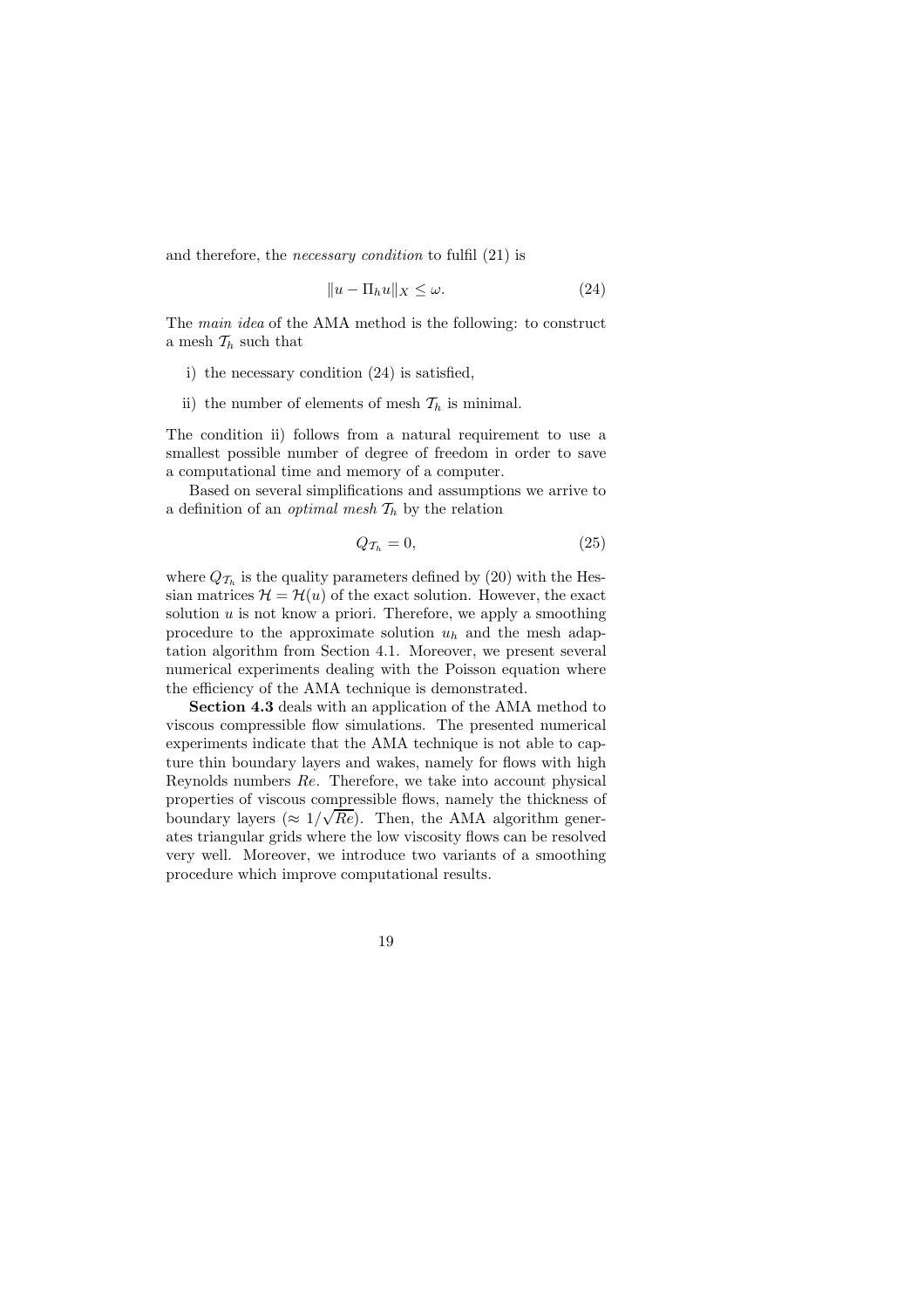# 3 Summary of the results

We dealt with the numerical solution of the compressible Navier-Stokes equations describing viscous compressible flows. This numerical scheme is based on the discontinuous Galerkin method employing a discontinuous piecewise polynomial approximation which is suitable for capturing of piecewise regular solutions containing discontinuities. The results achieved within this thesis are summarised in the following list.

### Numerical analysis:

- In Sections 2.1 and 2.2, we presented and developed the discontinuous Galerkin method for the solution of a scalar time-dependent convection-diffusion equation with a nonlinear convection and a linear diffusion ( $-\varepsilon \Delta u$ ). The presence of the nonlinear convection leads to error estimates of order  $O(\exp(1/\varepsilon))$  which blow up exponentially for  $\varepsilon \to 0$ .
- In Section 2.2, we derived a priori error estimates of order  $O(h^p)$  in the  $L^2$ -norm and the  $H^1$ -seminorm, where h is the step of the mesh and  $p$  is the degree of polynomial approximation. The sub-optimality of the error estimates in the  $L^2$ -norm is caused by the nonsymmetric treatment of the diffusive terms which leads to a nonsymmetric bilinear form and then it is not possible to employ the Aubin-Nitsch theorem. On the other hand, numerical experiments show the optimal order of convergence  $O(h^{p+1})$  in the  $L^2$ -norm for odd degrees of polynomial approximations.
- The symmetric treatment of the diffusive term from Section 2.3 leads to optimal error estimates  $(O(h^{p+1}))$  also in the  $L^2$ norm. Nevertheless, a regularity assumption of the solution of the dual problem is required. This results were verified by numerical experiments.
- We showed in Section 2.4 that DGM produces numerical solution suffering from the Gibbs phenomenon in case when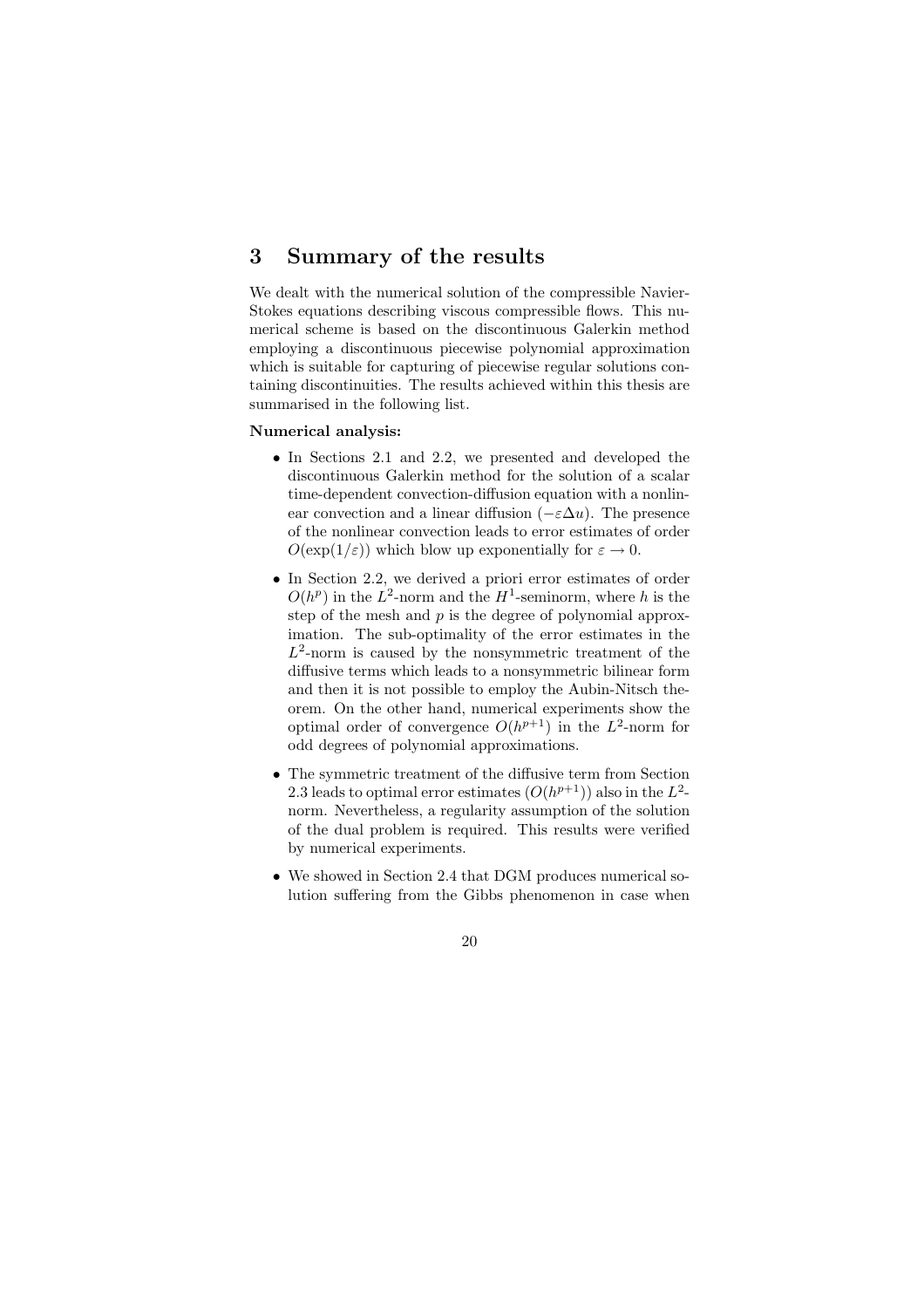the exact solution contains discontinuities and/or steep gradients. Therefore we developed a technique based on limiting of the order of polynomial approximation which avoids the Gibbs effect and does not decrease an order of accuracy in region where the exact solution is smooth.

- In Section 2.5 we apply the DGM to a scalar convectiondiffusion equation with a nonlinear diffusion  $\nabla \cdot \vec{R}(u, \nabla u)$ , where  $\vec{R}(\cdot, \cdot)$  is a nonlinear function of its arguments. The presence of the nonlinear diffusive term does not allow to use the nonsymmetric as well as symmetric variants of DGM (Sections 2.2 and 2.3) hence we employed the so-called incomplete variant of DGM. We derived hp error estimate of order  $O(h^{\mu})$ , where  $\mu = \min(p, s)$ , p is the degree of polynomial approximation and  $s \geq 2$  represents a regularity of the exact solution, i.e.,  $u \in H<sup>s</sup>(\Omega)$ .
- The discrete Friedrichs inequality proved in Section 2.6 for non-convex domains plays an important role in numerical analysis of nonconforming finite element. It allows estimate the  $L^2$ -norm by a discrete variant of the  $H^1$ -seminorm.

### Solution of the Navier-Stokes equations

- We apply the discontinuous Galerkin method analysed in Chapter 2 to the Navier-Stokes equations. In Section 3.1, we presented an original treatment of diffusive terms and boundary conditions within the DGM framework. The resulting numerical scheme gives an accurate numerical simulations of steady state flows in subsonic, transonic and supersonic flow regimes. The main drawback of this approach is a strong restriction to the size of the time step since the explicit temporal discretization was used.
- In order to avoid the time step restriction, we developed in Sections 3.2 and 3.3 an original semi-implicit scheme, where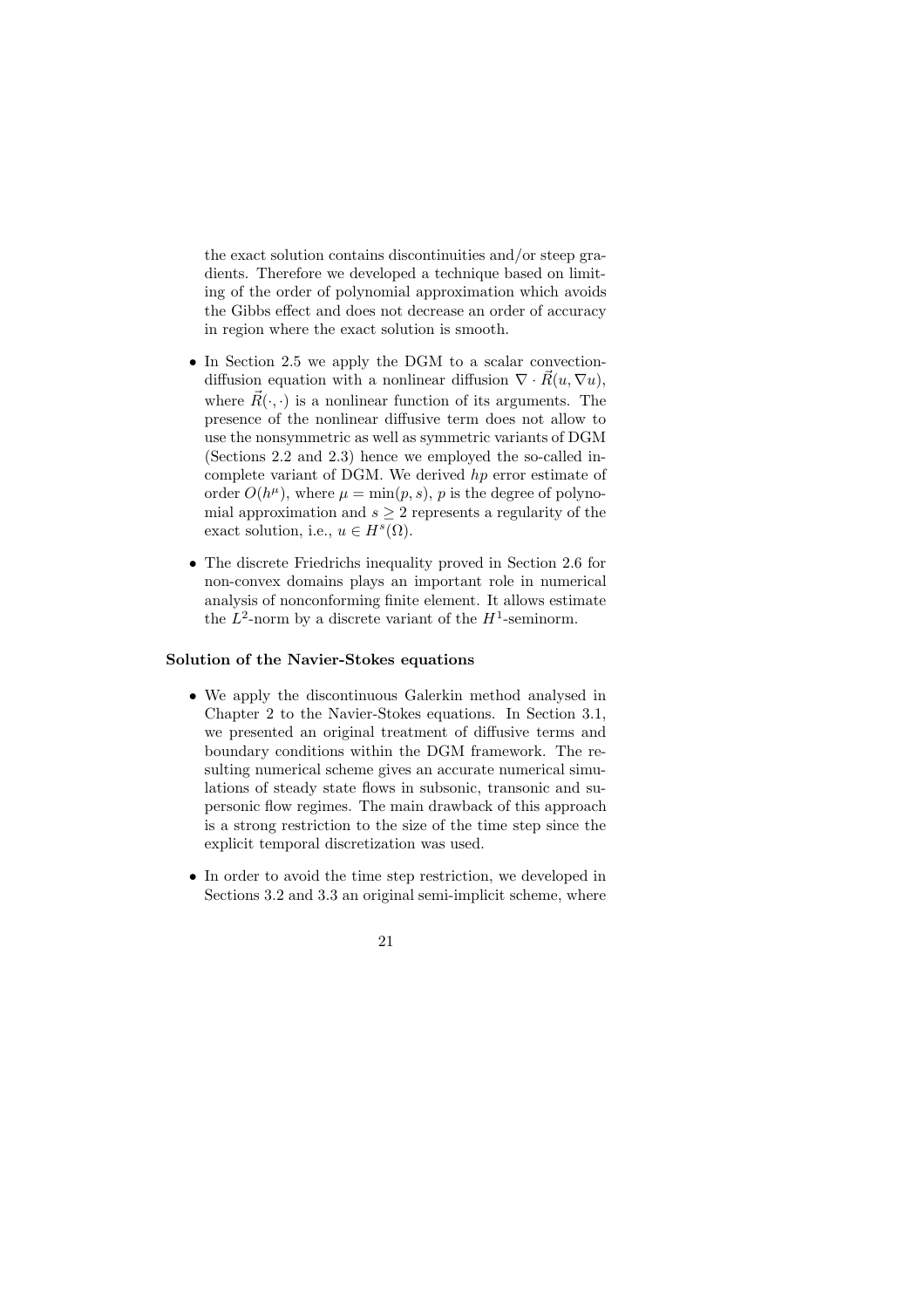the inviscid as well as fluxes are formally linearized and, consequently, the linear terms are treated implicitly and the nonlinear ones by an higher order explicit extrapolation. The resulting scheme, called backward difference formulae - discontinuous Galerkin finite element (BDF-DGFE) method, is practically unconditionally stable, has a high order of accuracy with respect to the space and time coordinates and requires a solution only of one linear algebraic problem at each time step. The numerical experiments are in a good agreement with reference results for steady as well as unsteady flow regimes.

#### Adaptive method

• The anisotropic mesh adaptation (AMA) method presented in Sections  $4.1 - 4.3$  represents an efficient tool for the numerical solution of partial differential equations. Although this approach does not give an error bound, the flexibility and universality of this technique allow a wide use of AMA in the computational sciences. This method is a base of the software package ANGENER which was implemented by the author and it is freely available. Till now, there are more than 50 registered ANGENER users over the world, see the enclosed list.

Although the BDF-DGFE method give promising results there is still a lot of open problems which are the subject of further research.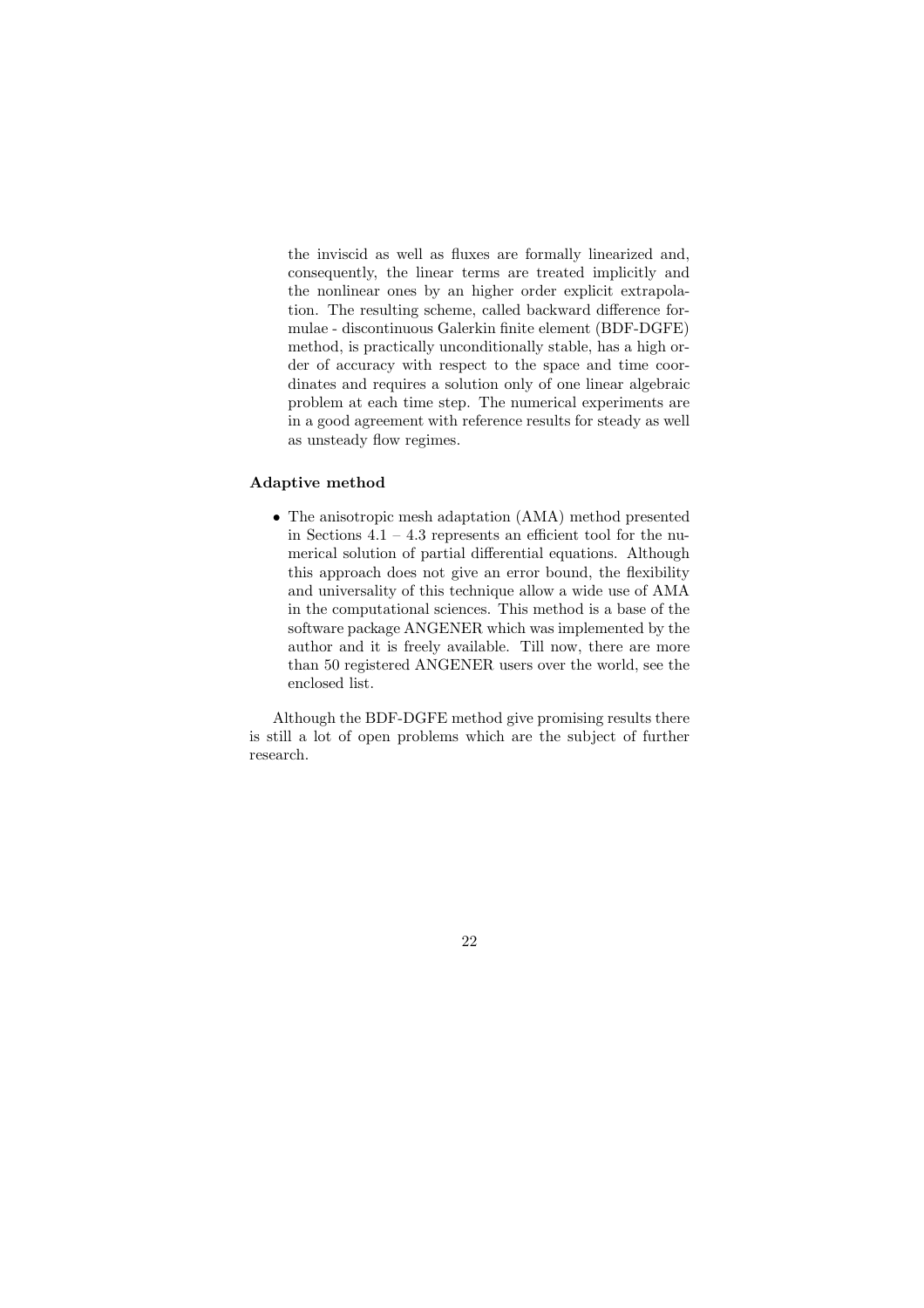# 4 List of articles (sections)

The thesis is formed by the following list of articles published in international journals. Bolted numbers denote the number of sections, the symbol IF denotes the value of the impact factor of the corresponding journal. The list of citations of each article is accompanied in a small font.

- Sec. 2.1 V. Dolejší, M. Feistauer, C. Schwab: A Finite Volume Discontinuous Galerkin Scheme for Nonlinear Convection-Diffusion Problems. *Calcolo* , **39**:1-40, 2002. IF =  $0.375$ 
	- [Q1] P. Chatzipantelidis, V. Ginting, R.D. Lazarov: A finite volume element method for a non-linear elliptic problem, Numerical Linear Algebra with Applications 12 (5-6): 515-546, 2005
	- [Q2] F. Coquel, P. Helluy, J. Schneider: Second-order entropy diminishing scheme for the Euler equations, Int. J. Numer. Methods Fluids 50 (9): 1029-1061, 2006
- Sec. 2.2 V. Dolejší, M. Feistauer, V. Sobotíková: Analysis of the Discontinuous Galerkin Method for Nonlinear Convection– Diffusion Problems, Comput. Methods Appl. Mech. Eng., 194: 2709-2733, 2005. IF = 1.553
	- [Q1] P. Houston, J. Robson, E. Süli: Discontinuous Galerkin finite element approximation of quasilinear elliptic boundary value problems I: The scalar case. IMA J. Numer. Anal. 25, No. 4, 726-749, 2005
	- [Q2] Y. Xu, C.W. Shu: Error estimates of the semi-discrete local discontinuous Galerkin method for nonlinear convection - diffusion and KdV equations, Comput. Methods Appl. Mech. Eng, 196 (37-40): 3805-3822, 2007
	- [Q3] T. Gudi, N. Nataraj, A. K. Pani: An hp-local discontinuous Galerkin method for some quasilinear elliptic boundary value problems of nonmonotone type, Mathematics of Computations, 77 (262): 731-756, 2008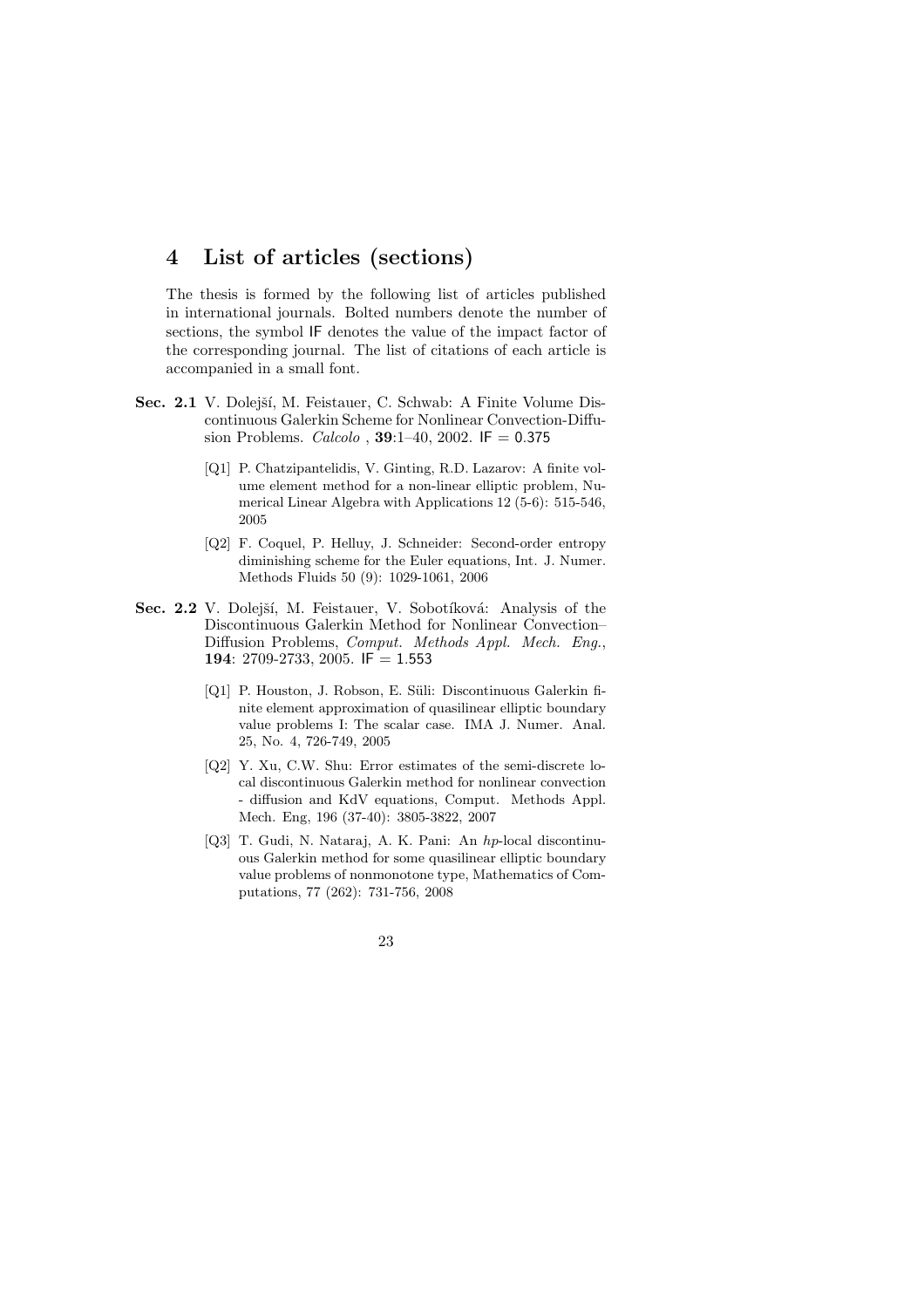- Sec. 2.3 V. Dolejší, M. Feistauer, V. Kučera, V. Sobotíková: An optimal  $L^{\infty}(L^2)$ -error estimate of the discontinuous Galerkin method for a nonlinear nonstationary convection-diffusion problem, IMA J. Numer. Anal., published online  $10.1093/$ imanum/drm023, 2007. IF = 1.159
- Sec. 2.4 V. Dolejší, M. Feistauer and C. Schwab: On some aspects of the Discontinuous Galerkin finite element method for conservation laws, Math. Comput. Simul., 61:333–346, 2003.  $IF = 0.558$ 
	- [Q1] R. Hartmann, P. Houston: Adaptive discontinuous Galerkin finite element methods with interior penalty for the compressible Navier-Stokes equations, In M. Feistauer, V. Dolejší, P. Knobloch, K. Najzar (eds): Numerical Mathematics and Advanced Applications, ENUMATH 2003, pages 410-419, Springer-Verlag, Berlin Heidelberg, 2004.
	- [Q2] N. B. Petrovskaya: Two types of solution overshoots in Discontinuous Galerkin discretizaiton schemes, Communications in Mathematical Sciences 3 (2): 235-249, 2005
	- [Q3] H. Li, M.W. Farthing, C. T. Miller: Adaptive local discontinuous Galerkin approximation to Richards' equation Advances in Water Resources 30 (9): 1883-1901, 2007
- Sec. 2.5 V. Dolejší: Analysis and application of IIPG method to quasilinear nonstationary convection-diffusion problems, J. Comp. Appl. Math., published online doi:10.1016/j.cam.2007.10.055, 2007. IF=0.759
- Sec. 2.6 V. Dolejší, M. Feistauer and J. Felcman: On the discrete Friedrichs inequality for nonconforming finite elements,  $Nu$ mer. Func. Anal. and Optimiz., 20(5&6):437-447, 1999. IF  $= 0.405$ 
	- [Q1] P. Knobloch: Uniform validity of Friedrichs inequality for general nonconforming finite element spaces, Numer. Func. Anal. and Optimiz.,  $22(1&2)$ :107-126, 2001.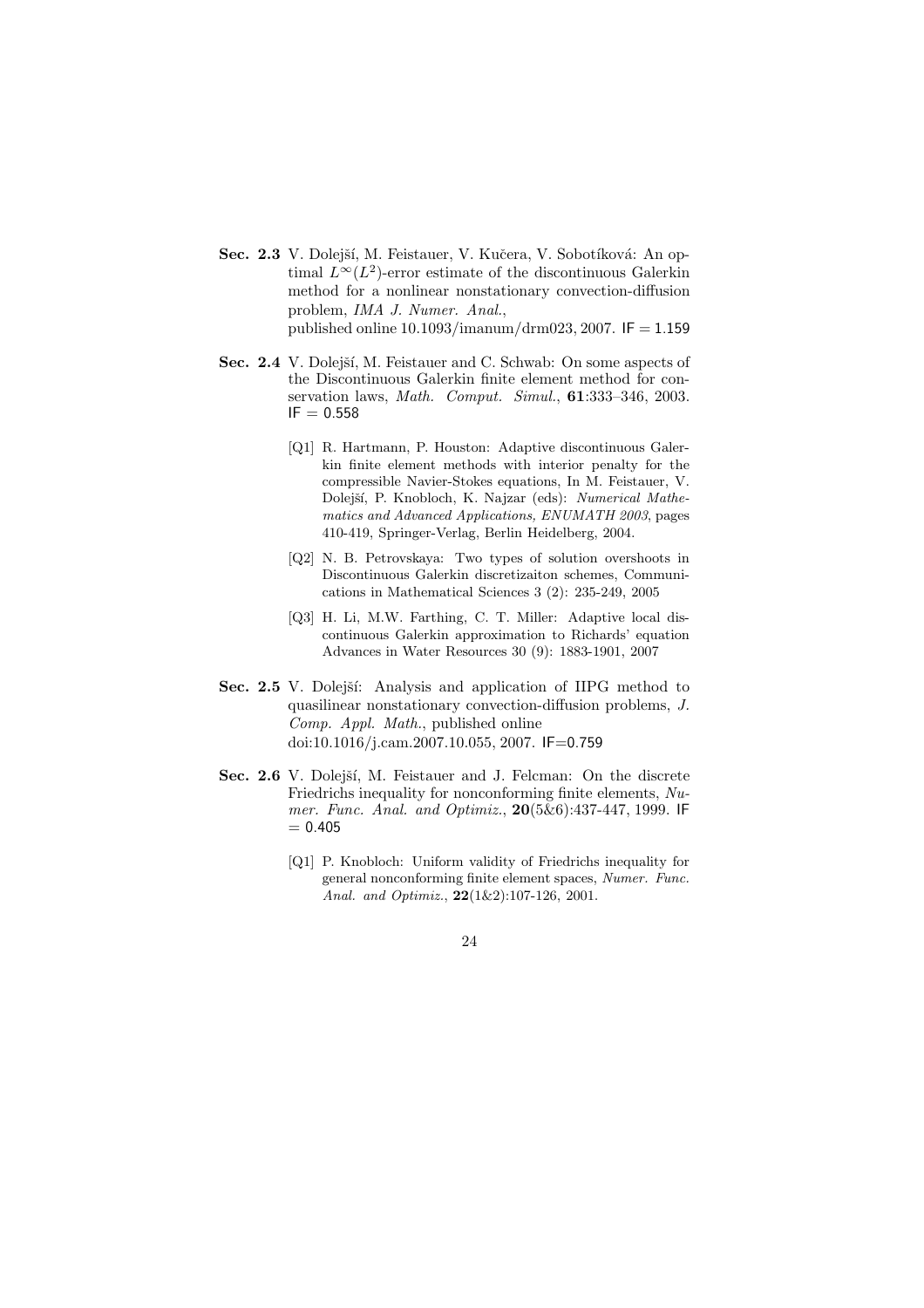- [Q2] S. C. Brenner: Poincare-Friedrichs inequalities for piecewise H-1 functions, SIAM Journal on Numerical Analysis, 41 (1): 306-324, 2003
- [Q3] M. Vohralík: Numerical Methods for Nonlinear Elliptic and Parabolic Equations, Doctoral Thesis, Université de Paris-Sud, Orsay, France and Czech Technical University in Prague, Czech Republic.
- [Q4] M. Vohralík: On the discrete Poincare-Friedrichs inequalities for nonconforming approximations of the Sobolev space H-1, Numer. Func. Anal. and Optimiz., 26(7&8):925-952, 2005.
- [Q5] S. P. Mao, S. C. Chen, D. Y. Shi: Convergence and superconvergence of a nonconforming finite element on anisotropic meshes, International Journal of Numerical Analysis and Modelling, 4 (1): 16-38 2007
- Sec. 3.1 V. Dolejší: On the Discontinuous Galerkin Method for the Numerical Solution of the Navier–Stokes Equations, Int. J. Numer. Methods Fluids, 45:1083–1106, 2004. IF =0.476
	- [Q1] R. Hartmann, P. Houston: Adaptive discontinuous Galerkin finite element methods with interior penalty for the compressible Navier-Stokes equations, In M. Feistauer, V. Dolejší, P. Knobloch, K. Najzar (eds): Numerical Mathematics and Advanced Applications, ENUMATH 2003, pages 410-419, Springer-Verlag, Berlin Heidelberg, 2004.
	- [Q2] J.A. Ekaterinaris: High-order accurate, low numerical diffusion methods for aerodynamics Progress in Aerospace Science 41 (3-4): 192-300 APR-MAY, 2005
	- [Q3] L. Cueto-Felgueroso Landeira: Partículas, Volúmenes Finitos y Mallas no Estructuradas: Simulación Numérica de Problemas de Dinámica de Fluidos, PhD Thesis, Universidade de Coruña, Spain, 2005.
	- [Q4] R. Hartmann, P. Houston: Symmetric interior penalty DG methods for the compressible Navier-Stokes equations I: Method formulation, Int. J. Numer. Anal. Model. 1: 1-20 2006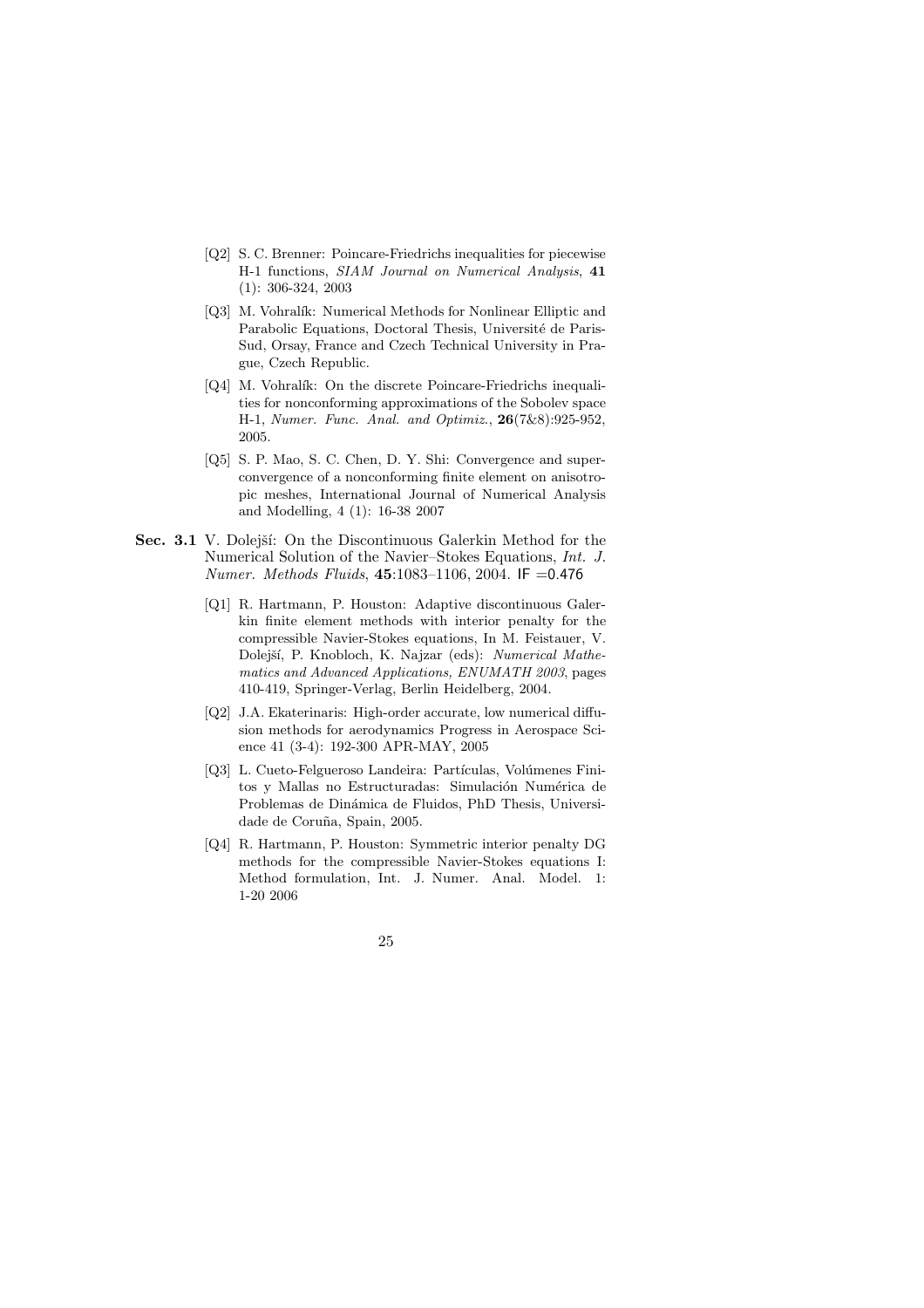- [Q5] R. Hartmann, P. Houston: Symmetric interior penalty DG methods for the compressible Navier-Stokes equations II: Goal-oriented a posteriori error estimation. Int. J. Numer. Anal. Model. 3, No. 2, 141-162, 2006.
- [Q6] C. M. Klaij, J. J. W. van der Vegt, H. van der Ven H: Spacetime discontinuous Galerkin method for the compressible Navier-Stokes equations, J. Comput. Phys. 217 (2): 589- 611, 2006.
- [Q7] C. M. Klaij, J. J. W. van der Vegt, H. van der Ven H: Pseudo-time stepping methods for space-time discontinuous Galerkin discretizations of the compressible Navier-Stokes equations, J. Comput. Phys. 219 (2): 622-643, 2006.
- [Q8] C. M. Klaij: Space-time discontinuous Galerkin method for compressible flow, PhD Thesis, University of Twente, The Netherlands, 2006.
- [Q9] R. Hartmann: Adaptive discontinuous Galerkin methods with shock-capturing for the compressible Navier-Stokes equations. Int. J. Numer. Methods Fluids 51, No. 9-10, 1131-1156, 2006.
- [Q10] B. Q. Li: Discontinuous Finite Elements in Fluids and Heat Transfer, Springer Verlag London, 2006.
- [Q11] M. Feistauer, V. Kučera: On a robust discontinuous Galerkin technique for the solution of compressible flow, J. Comput. Phys. 224:208-221, 2007.
- [Q12] M. Feistauer, V. Sobotíková: Effect of numerical integration in the DGFEM for nonlinear convection-diffusion problems, Numer. Methods. Partial Diff. Eqs., 23(6): 1368-1395, 2007.
- [Q13] Z. J. Wang: High-order methods for the Euler and Navier-Stokes equations on unstructured grids, Progress in Aerospace Science 43 (1-3): 1-41 Jan-Apr 2007.
- [Q14] C. M. Klaij, M. H. van Raalte, H. van der Ven H, J. J. W. van der Vegt: h-Multigrid for space-time discontinuous Galerkin discretizations for the compressible Navier-Stokes equations, J. Comput. Phys. 227: 1024-1045, 2007.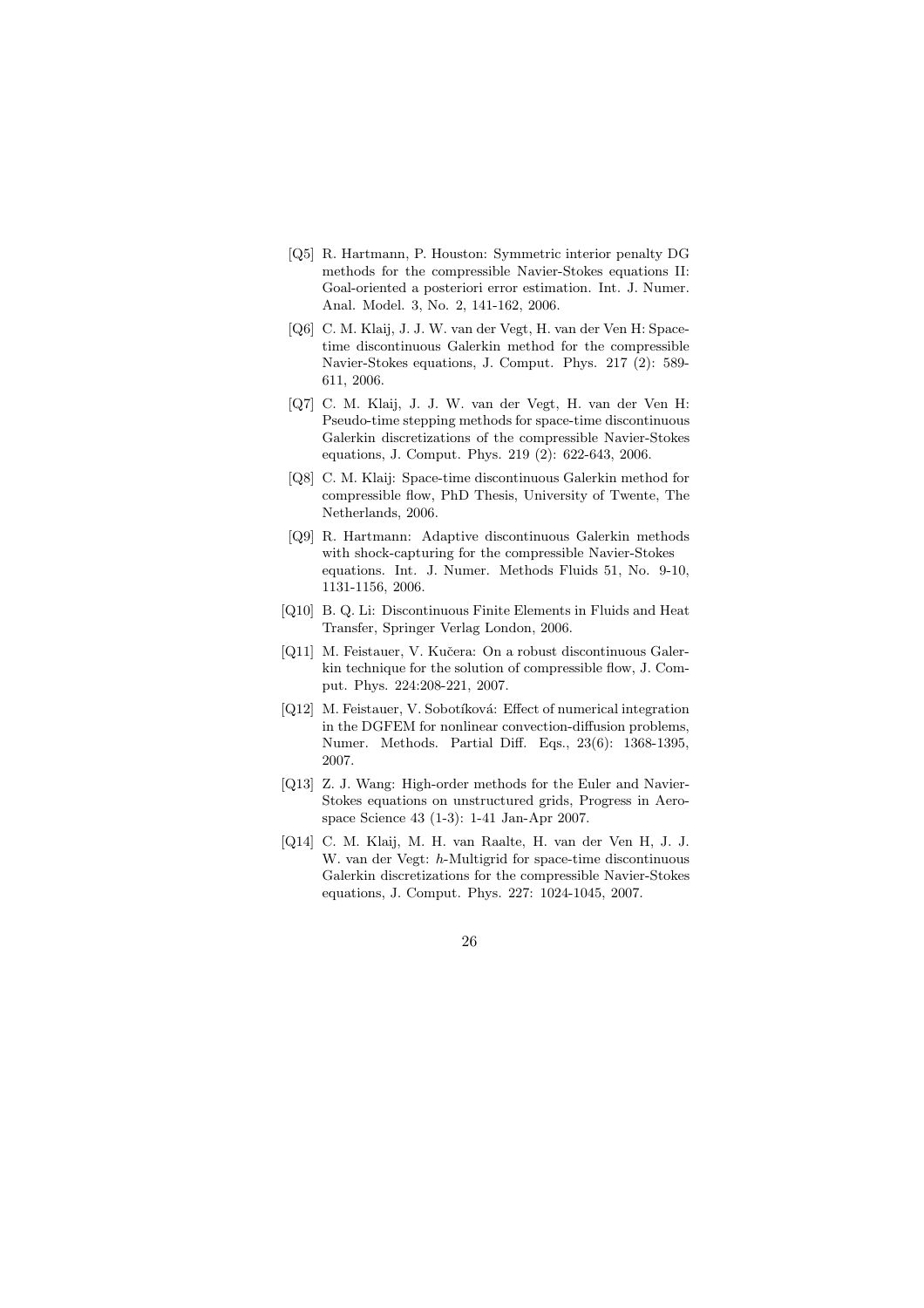- Sec. 3.2 V. Dolejší, M. Feistauer: A Semi-implicit Discontinuous Galerkin Finite Element Method for the Numerical Solution of Inviscid Compressible Flow, J. Comput. Phys., 198(2):  $727-746$ , 2004. IF = 1.777
	- [Q1] J. Iannelli: Charecteristics Finite Element Methods in Computational Fluid Dynamics, Springer-Verlag Berlin Heidelberg, 2006
	- [Q2] C. Liang, R. Kannan, Z. J. Wang: A p-multigrid spectral difference method with explicit and implicit smoothers on unstructured grids, Comp. Fluids (to appear)
	- [Q3] L. Wang, D. J. Mavriplis: Implicit solution of the unsteady Euler equations for high-order accurate discontinuous Galerkin discretizations, J. Comput. Phys.Volume 225: 1994- 2015, 2007
	- [Q4] M. Restelli, F. Giraldo: A conservative discontinuous Galerkin semi-implicit formulation for the Navier-Stokes equations in nonhydrostatic mesoscale modeling, SIAM J. Sci. Comput., (to appear).
- Sec. 3.3 V. Dolejší: Semi-implicit Interior Penalty Discontinuous Galerkin Methods for Viscous Compressible Flows, Commun. Comput. Phys., (in press)  $IF > 0$
- Sec. 4.1 V. Dolejší: Anisotropic mesh adaptation for finite volume and finite element methods on triangular meshes. Comput. Visual. Sci., 1(3):165–178, 1998.
	- [Q1] M. Berzins: Mesh quality: A function of geometry, error estimates or both? Engineering with Computers 15: (3) 236-247, 1999
	- [Q2] M. Sabanca, G. Brenner, F. Durst: Error control and adaptivity for low-Mach-number compressible flows, AIAA Journal 40 (11): 2234-2240, 2002
	- [Q3] G. Kunert: Toward anisotropic mesh construction and error estimation in the finite element method, Numer. Meth. Par. Diff. Eqs. 18 (5): 625-648, 2002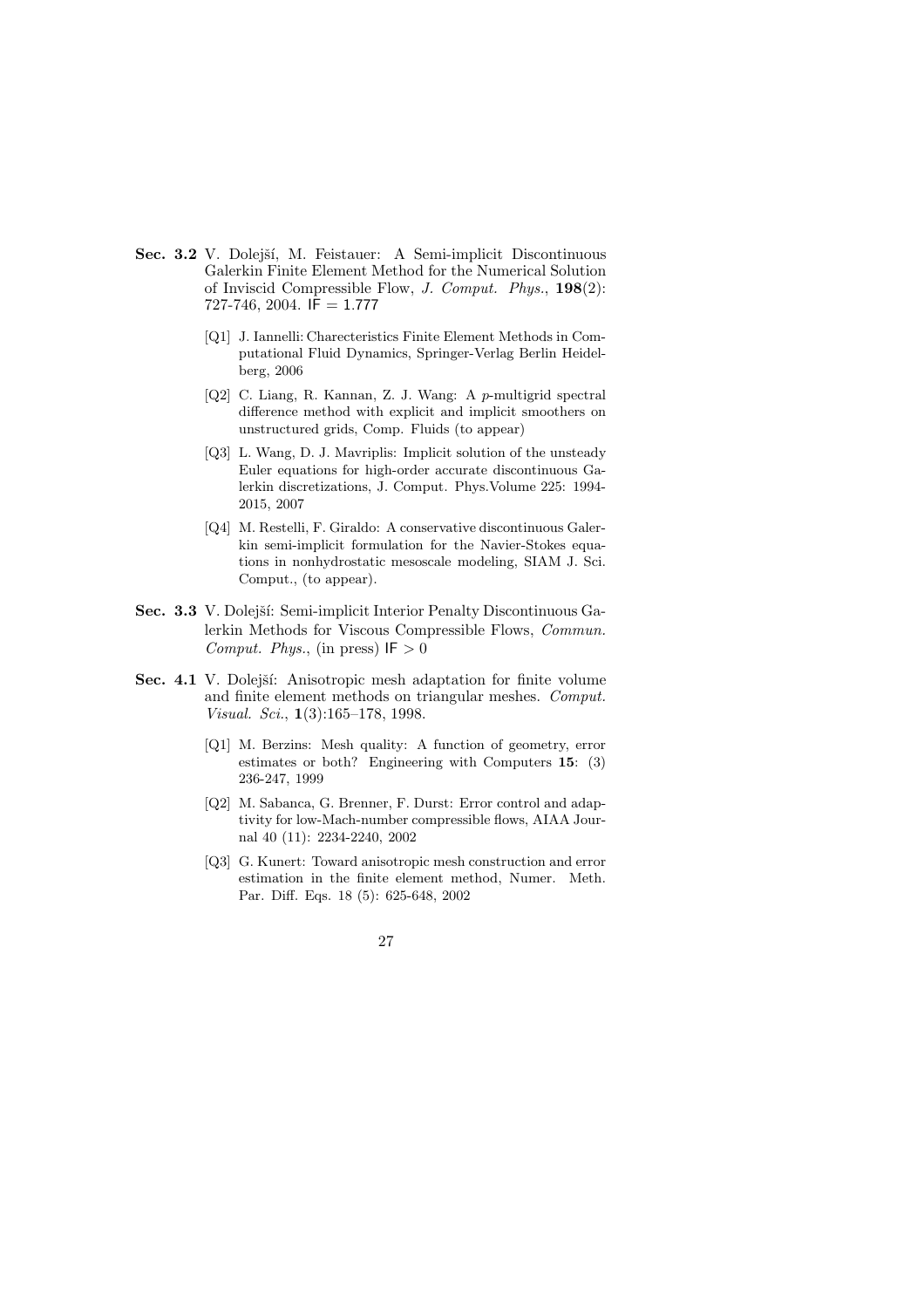- [Q4] T. Apel, S. Grosman, P. K. Jimack, A. Meyer: A New Methodology for Anisotropic Mesh Refinement Based Upon Error Gradients, Appl. Numer. Math. 50 (3-4): 329-341, 2004
- [Q5] T. Apel, H. M. Randrianarivony: Stability of discretizations of the Stokes problem on anisotropic meshes, Math. Comput. Simul. 61 (3-6): 437-447, 2003
- [Q6] M. Feistauer: Discontinuous Galerkin method: Compromise between FV and FE schemes. In R. Herbin and D. Kröner, editors, Finite Volumes for Complex Applications III (Problems and Perspectives), pages 81–95, Hermes, 2002.
- [Q7] J. Felcman: Grid refinement/alignment in 3D flow computations, Math. Comput. Simul. 61 (3-6): 317-331, 2003
- [Q8] L. Chen, P. T. Sun, J. C. Xu: Optimal anisotropic meshes for minimizing interpolation errors in L-p-norm, Mathematics of Computation 76 (257): 179-204, 2006
- [Q9] W. Z. Huang: Measuring mesh qualities and application to variational mesh adaptation, SIAM J. Sci. Comp. 26 (5): 1643-1666 2005
- [Q10] W. Z. Huang: Mathematical principles of anisotropic mesh adaptation, Communications in Computational Physics, 1 (2): 276-310, 2006
- [Q11] T. Jurczyk, B. Glut: Metric 3D surface mesh generation using Delaunay criteria, Lecture Notes in Computer Science, 3992: 302-309, 2006
- [Q12] B. Glut, T. Jurczyk: Mesh adaptation based on discrete data, Lecture Notes in Computer Science, 3911: 559-566 2006
- [Q13] J. C. Aguilar, J.B. Goodman JB: Anisotropic mesh refinement for finite element methods based on error reduction J. Comput. Appl. Math. 193 (2): 497-515, 2006.
- [Q14] X. Jiao, A. Colombi, X. Ni, J.C. Hart: Anisotropic mesh adaptation for evolving triangulated surfaces. In P. Pébay (ed), Proceeding of the 15-th International Meshing Roundtable, Springer-Verlag Berlin Heidelberg, 2006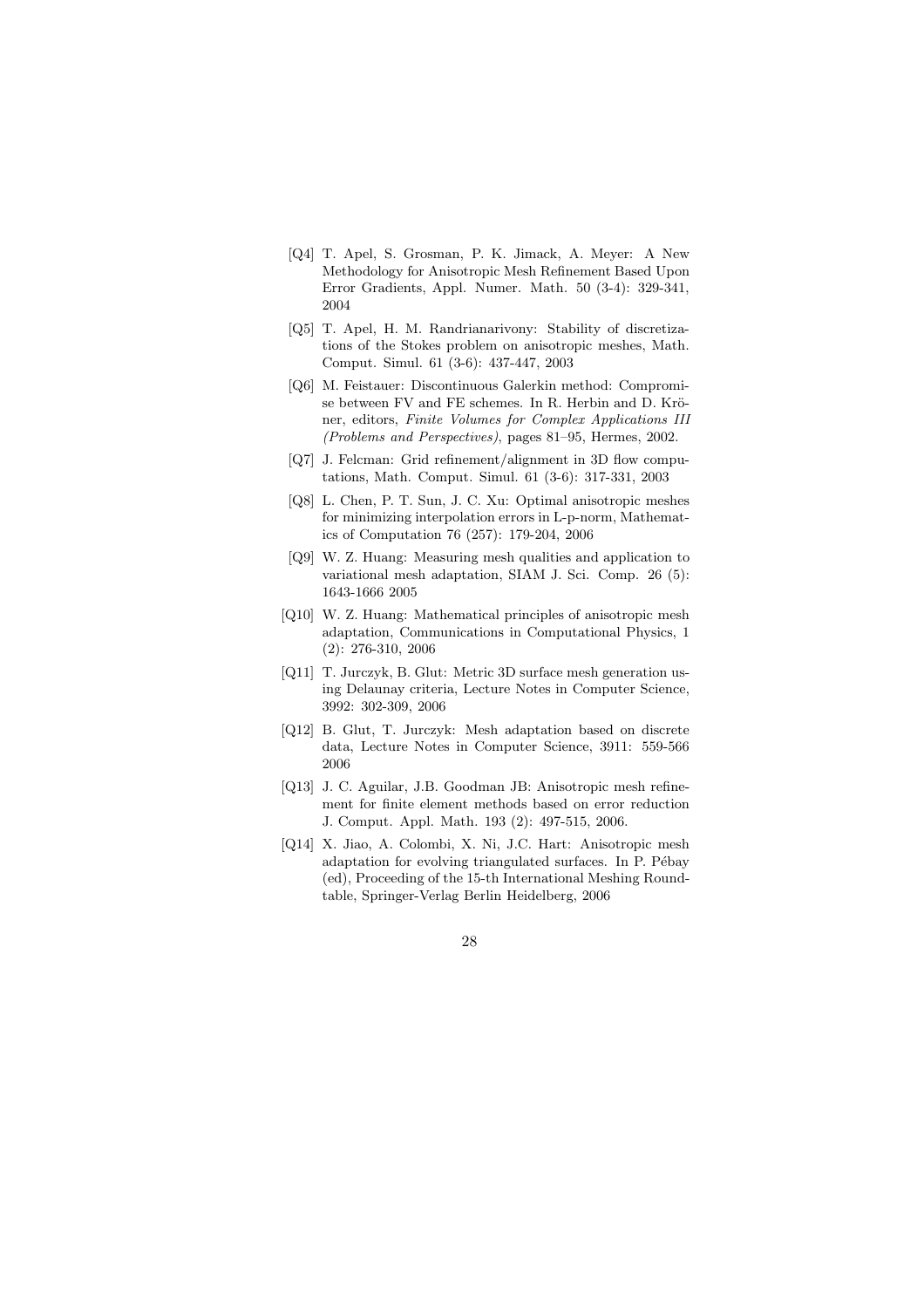- [Q15] W. Huang: Mathematical principles of anisotropic mesh adaptation, Commun. Comput. Phys., 1: 276-310, 2006
- [Q16] P. T. Sun, R. D. Russell RD, J. C. Xu: A new adaptive local mesh refinement algorithm and its application on fourth order thin film flow problem, J. Comput. Phys. 224 (2): 1021-1048, 2007
- [Q17] J. John, P. Knobloch: On spurious oscillations at layers diminishing (SOLD) methods for convection-diffusion equations: Part I - A review, Comput. Methods Appl. Mech. Eng. 196 (17-20): 2197-2215, 2007
- Sec. 4.2 V. Dolejší and J. Felcman: Anisotropic mesh adaptation for numerical solution of boundary value problems. Numer. Meth. Part Differ. Eqs., 20:576-608, 2004. IF =  $0.631$ 
	- [Q1] J. C. Aguilar, J.B. Goodman JB: Anisotropic mesh refinement for finite element methods based on error reduction J. Comput. Appl. Math. 193 (2): 497-515, 2006.
- Sec. 4.3 V. Dolejší: Anisotropic Mesh Adaptation Technique for Viscous Flow Simulation. East-West Journal of Numerical Mathematics, 9(1):1–24, 2001
	- [Q1] M. B. Giles, E. Sülli: Adjoint methods for PDEs: a posteriori error analysis and postprocessing by duality, Acta Numerica, Cambridge Uiniversity Press, 145-236, 2002.
	- [Q2] T. Apel, H. M. Randrianarivony: Stability of discretizations of the Stokes problem on anisotropic meshes, Math. Comput. Simul. 61 (3-6): 437-447, 2003
	- [Q3] V. Heuveline: On higher-order mixed FEM for low Mach number flows: application to a natural convection benchmark problem, Int. J. Numer. Meth. Fluids, 41 (12): 1339-1356, 2003
	- [Q4] J. Felcman: Grid refinement/alignment in 3D flow computations, Math. Comput. Simul. 61 (3-6): 317-331, 2003
	- [Q5] M. Randrianarivony: Anisotropic finite elements for the Stokes problem: a posteriori error estimator and adaptive mesh, J. Comp. Appl. Math. 169 (2): 255-275, 2004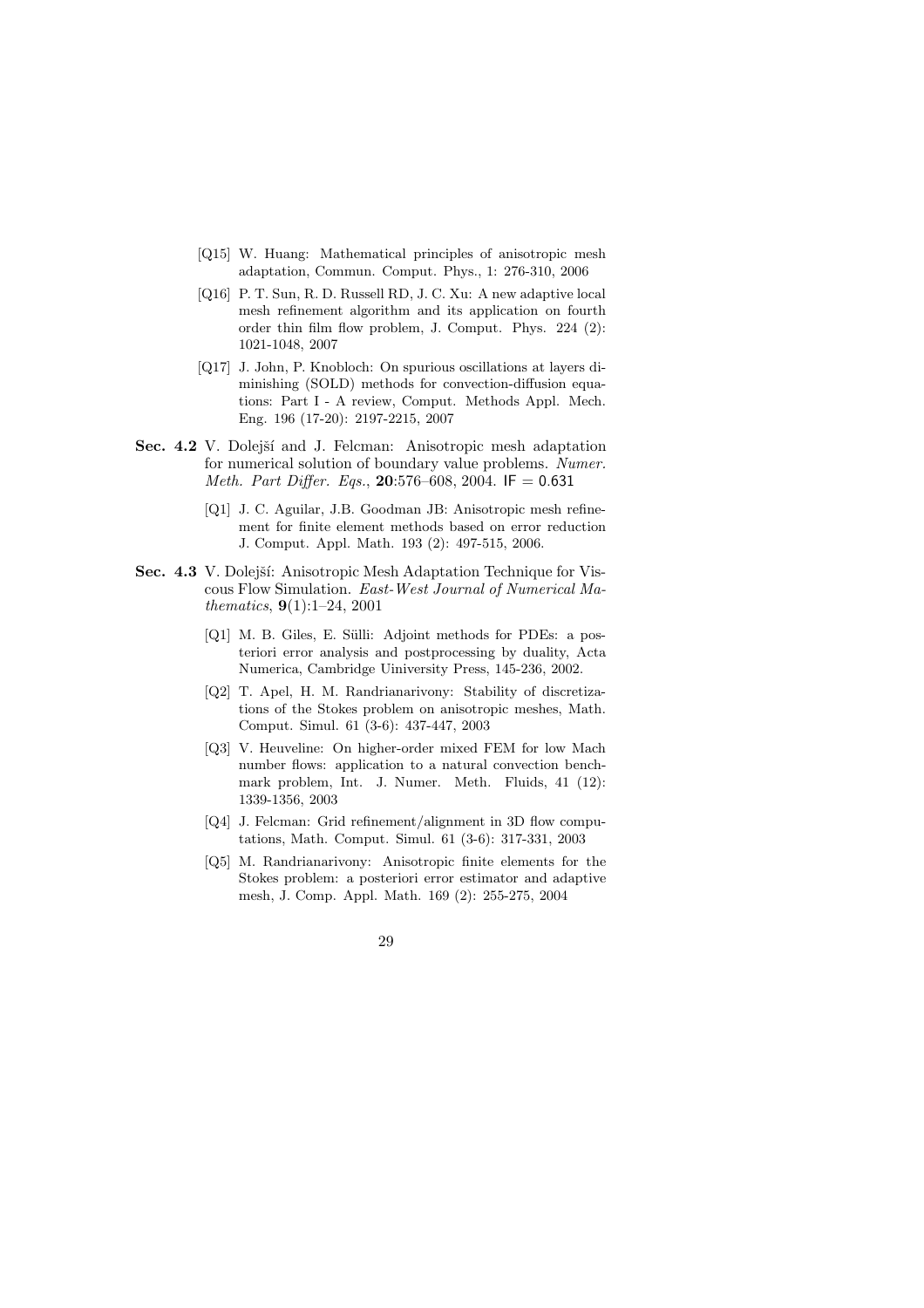- [Q6] K. Kozel, P. Louda, P. Sváček: Numerical solution of flow in backward facing step, In M. Feistauer, V. Dolejší, P. Knobloch, K. Najzar (eds): Numerical Mathematics and Advanced Applications, ENUMATH 2003, pages 596-604, Springer-Verlag, Berlin Heidelberg, 2004.
- [Q7] P. Sváček: On stabilized finite element method in problems of aeroelasticity, In proceeding of Programs and Algorithms of Numerical Mathematics, 2004.
- [Q8] P. Sváček: Stabilized finite element method application on incompressible viscous flow around a vibrating airfoil, In I. Zolotarev, editor, Interaction and feedbacks 2004, pages 143-150, Prague, 2004. Academy of Sciences of the Czech Republic, Institute of Thermomechanics.
- [Q9] P. Sváček, M. Feistauer, J. Horáček: Numerical simulation of flow induced airfoil vibrations with large amplitudes, Journal of Fluids and Structures 23 (3): 391-411, 2007
- [Q10] L. Chen, P. T. Sun, J. C. Xu: Optimal anisotropic meshes for minimizing interpolation errors in L-p-norm, Mathematics of Computation 76 (257): 179-204, 2006
- [Q11] J. C. Aguilar, J. B. Goodman: Anisotropic mesh refinement for finite element methods based on error reduction J. Comput. Appl. Math. 193 (2): 497-515, 2006.
- [Q12] M. Randrianarivony: Geometric processing of CAD data and meshes as input of integral equation solvers, PhD Thesis, Technische Universität Chemnitz, Computer Science Faculty, 2006
- [Q13] P. Sváček, M. Feistauer, J. Horáček: Numerical simulation of flow induced airfoil vibrations with large amplitudes J. Fluid. Struct. 23 (3): 391-411, 2007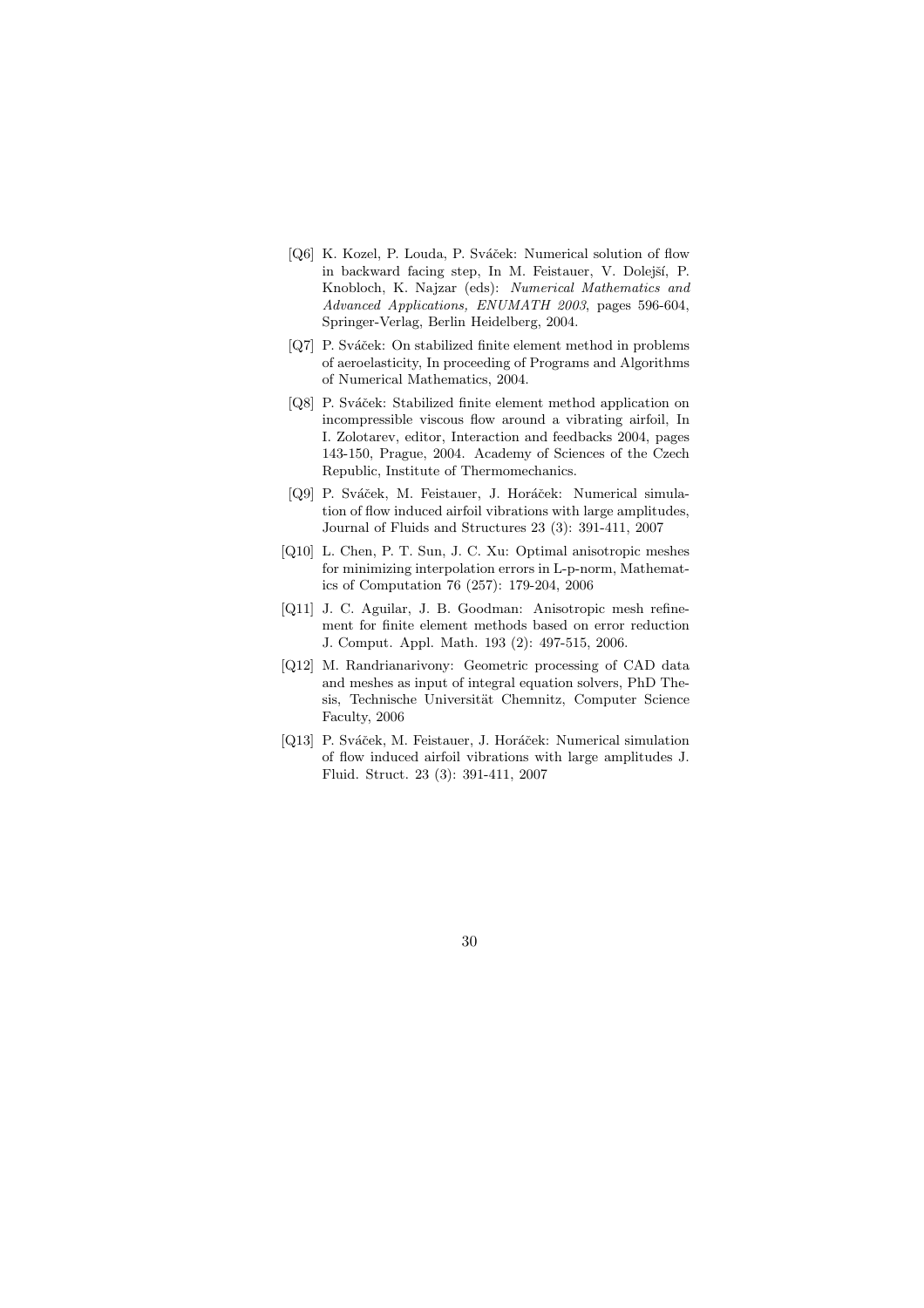#### List or registered users of the software ANGENER

- 1. Klikova Alice, Charles University, Malostranske nam. 25, 118 00 Praha, Czech Republic, klikova@karlin.mff.cuni.cz
- 2. Krska Filip, Charles Univesity of Prague,Malostranske nam. 25, 118 00 Praha, Czech Republic, krska@karlin.mff.cuni.cz
- 3. Kotalik Pavel, Institute of Plasma, Physisc Acad. Sci. Czech Rep., Za Slovankou 3, P.O. Box 17, 182 21 Praha 8, Czech Republic, kotalik@ipp.cas.cz
- 4. Stoll Sven-Olaf, IWRMM, University of Karlsruhe, Engesserstr. 6, D-76131 Karlsruhe, Germany, stoll@iwrmm.math.unikarlsruhe.de
- 5. Ing. Patrizia Ercoli, c/o DISTART, Universita' di Bologna Viale Risorgimento 2, 40136 Bologna,Italy patrizia.ercoli@mail.ing.unibo.it
- 6. Ana Munoz, Madrid, Spain, ana.munoz@sener.es
- 7. Dominique GIRARDOT, SERMA/LENR, France, girardot@soleil.serma.cea.fr
- 8. Suomin Cui, cuism@UDel.Edu
- 9. Esam Yosry, HTI, e yosry@engineer.com
- 10. Wang, ly008767@online.sh.cn
- 11. Cao Wei, USST,China, 516 jungong rd, Shanghai, China, cwflying@hotmail.com
- 12. Prof. Dr.-Ing. Konrad Vogeler Dresden University of Technology, Faculty of Mechanical Engineering Institut of Fluidmechanics, Professor for Turbomachinery and Jetpropulsion, Mommsenstr. 13, D-01069 Dresden, Germany, kvogeler@metfs1.mw.tudresden.de
- 13. Shalini Bakrania, Faculty of Science, Kingston University, Penrhyn Road, Kingston-upon-Thames, Surrey, KT1 2EE, K993085@kingston.ac.uk
- 14. Rajagopal A Research Scholar, Indian Institute Of Technolgy Madras, Chennai 600036 India, kalya76@yahoo.com, gopal@cfead.iitm.ernet.in

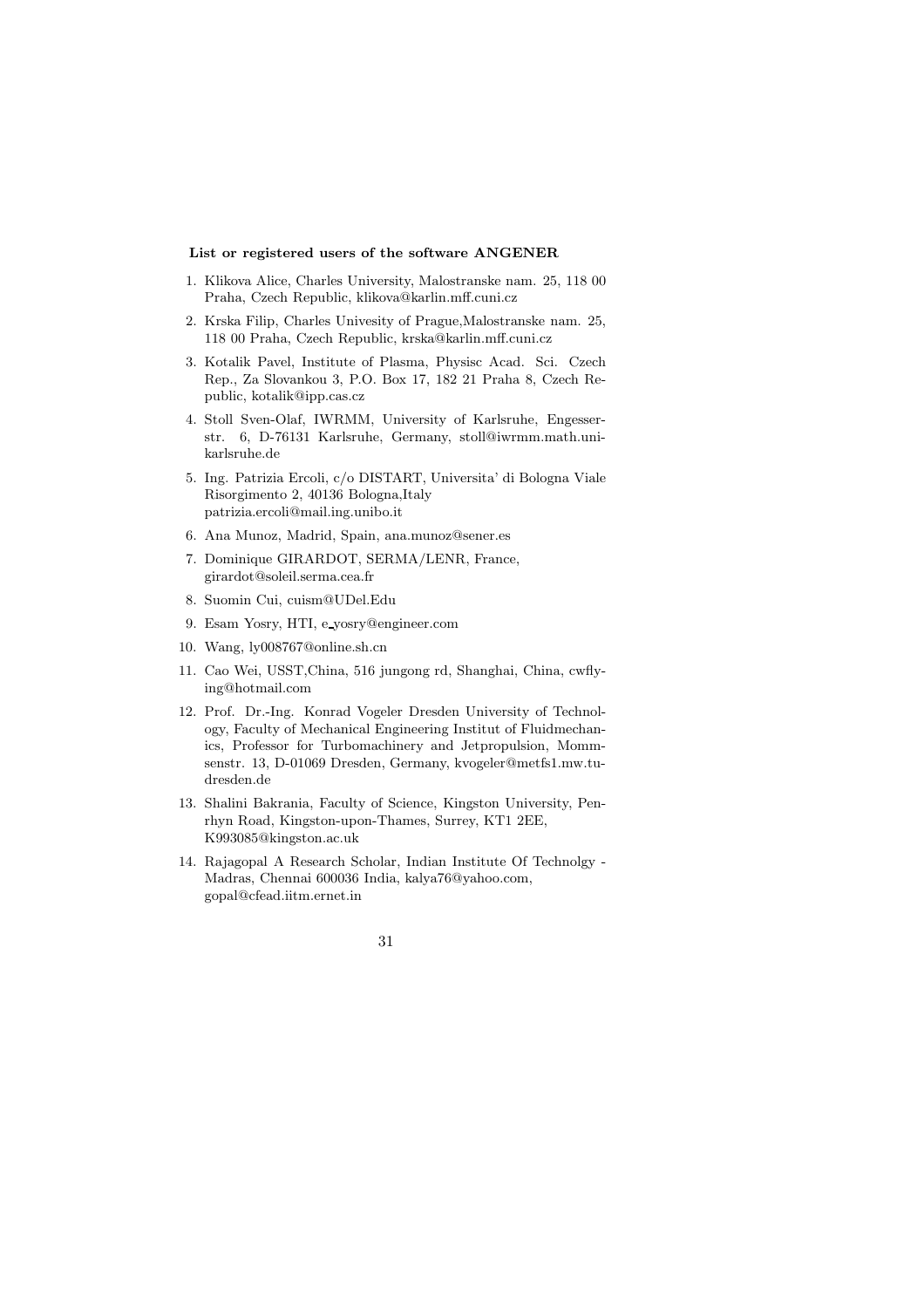- 15. Shankar Krishnan Purdue University, West Lafayette, IN-47907, USA, 1288, Mechanical Engg. Bldg., #181 Purdue University, West Lafayette, IN- 47907, USA, kshankar@ecn.purdue.edu
- 16. Derek Kane, DEKA Research and Development, 340 Commercial St., Manchester, NH 03101, USA, dkane@dekaresearch.com
- 17. Cristina Barcan, National Research Institute for Turbomachinery COMOTI, BARCANVASILICA@YAHOO.COM
- 18. JaeKyu Lee, fishing boat company in Seoul, Korea, leejaekyu@yahoo.com
- 19. Petr Svacek, Charles University, Sokolovska 83, Prague, svacek@karlin.mff.cuni.cz
- 20. Sun Dongya, China Institute of Water Resources and Hydropower Research P.O. Box 366, Beijing 100044, China, sundy@iwhr.com, sun8841@sohu.com
- 21. Julio Cesar, julliuscj@bol.com.br
- 22. David Svoboda, xsvobod2@informatics.muni.cz
- 23. Dr. Carlos Lozano Rodríguez, Ph.D., INTA, Area Dinšmica de Fluidos/Fluid Dynamics Dept., Carretera de Ajalvir, Km 4, 28850 Torrejón de Ardoz, Madrid, lozanorc@inta.es
- 24. Liu Lisheng, Wuhan tehchnology of Universify, Wuhan, China, liuyifei@public.wh.hb.cn
- 25. Dr. C.S. Upadhyay, Asst. Professor, Dept. of Aerospace Engg., Indian Institute of Technology, Kanpur, shekhar@iitk.ac.in
- 26. JY Yen, yen@quartz.gly.fsu.edu
- 27. Irina Nakhova, Glasgow Caledonian University, Mathematics Department, I.Nakhova@gcal.ac.uk
- 28. Wenjun Li, Postdoc fellow CSM-TICAM, 201 E 24th St, C0200, ACES 5.330, UT-Austin,, Austin, TX, USA, 78712, lwj@ticam.utexas.edu
- 29. Prof.Dr. Manfred Dobrowolski, Institut fuer Angewandte Mathematik und Statistik, Universitaet Wuerzburg, 97074 Wuerzburg,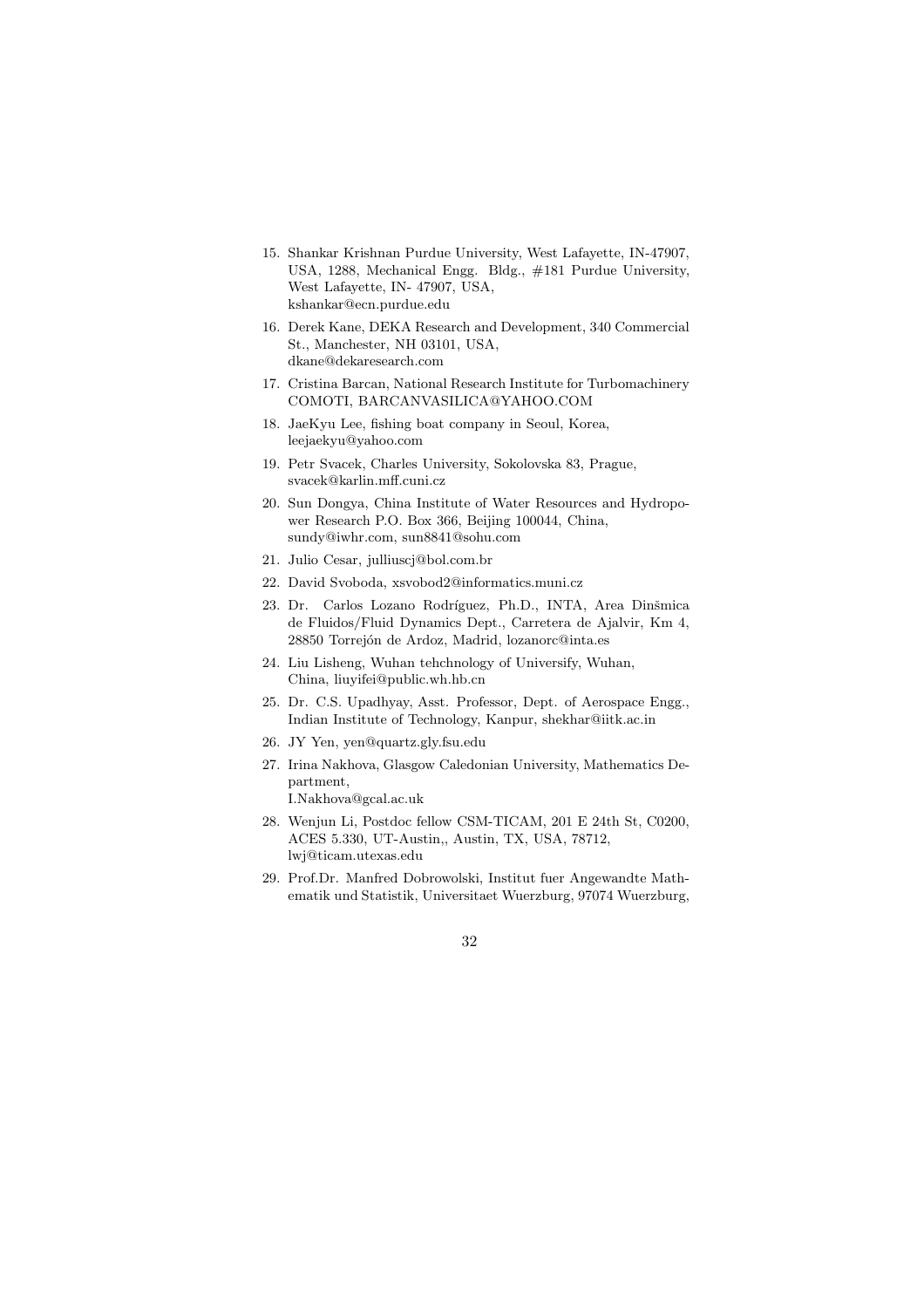Germany, dobro@mathematik.uni-wuerzburg.de

- 30. Joao Batista Campos Silva (Prof. Dr.), Depto. de Engenharia Mecanica, UNESP - Campus de Ilha Solteira, 15385-000 Ilha Solteira -SP, Brasil,d jbcampos@dem.feis.unesp.br
- 31. Ruperto P. Bonet Chaple, Univ. Politecnica de Barcelona/LIM, ruperto.bonet@upc.es
- 32. Niksa Kovac, University of Split, R. Boskovica bb, 21000 Split, Croatia, nkovac@fesb.hr
- 33. Jack Widman, PhD , Core Architecture Group Bioinformatics CuraGen Corporation, 555 Long Wharf Drive, New Haven, CT 06511, jwidman@curagen.com
- 34. Rehab Osman Abdel Rahman, Institution Atomic Energy Authority of Egypt, Hot Lab Center Atomic Energy Authority of Egypt Inshas Cairo Egypt, alaarehab@yahoo.com
- 35. Marcelo Krajnc Alves, Universidade Federal de Santa Catarina, Campus da Trindade, Departamento de Engenharia Mecanica, CP 476, CEP 88010-970, Florianópolis, SC, Brasil, krajnc@ns.grante.ufsc.br
- 36. Omar Montano Rivas, ITESM, revolución #2000 Int. A7 col. Buenos Aires. Monterrey, NL, Mexico, al782110@mail.mty.itesm.mx
- 37. Mustafa Mazhar Basa, Middle East Technical University, Graduate School of Natural and Applied Sciences, Civil Engineering, Baglar Cadc 11/3 06660, SeyranBaglari Ankara Turkey, mbasa@myrealbox.com
- 38. Fabiano R Barbosa, Federal University of Uberlandia (UFU Universidade Federal de Uberlandia), Av. Joao Naves de Avila, 2160 - Bloco B - Campus Santa Monica 38400-902 Uberlandia-MG BRASIL E-mail : fabiano@comp.ufu.br
- 39. Mahdi SHAHVERDI ,Studied in Msc Mechanical eng. in K.N.T. Univrsity , Tehran-Iran, mahdishahverdi@yahoo.com
- 40. Harold Conrad conrad.harold@spartan.ab.ca
- 41. Spartan Controls Ltd 305 27Street S.E. Calgary, Alberta T2A 7V2 Canada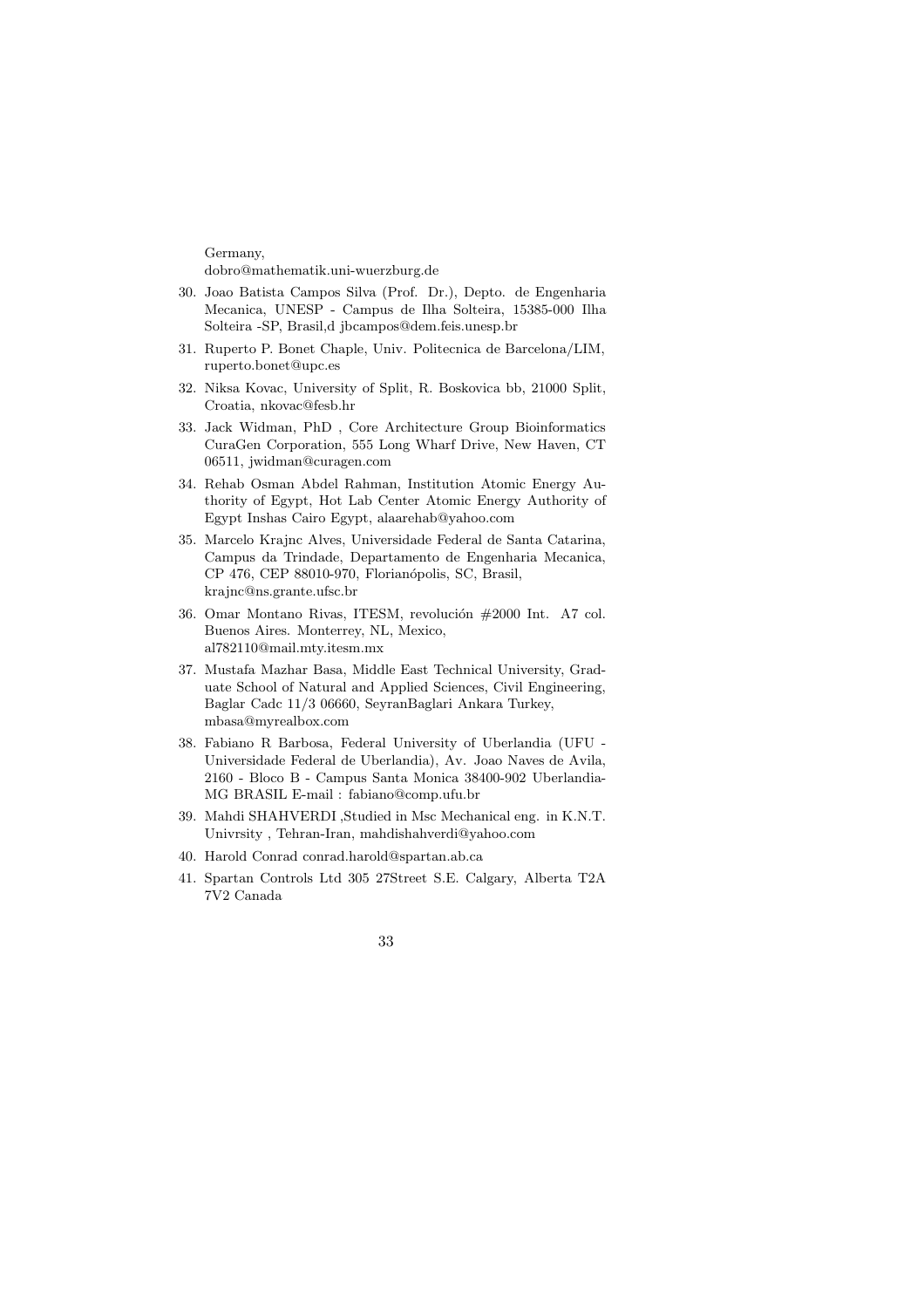- 42. Roman Jobava Associate Prof. Dr, Electromagnetic Consulting and Software Group Tbilisi State University 3 Chavchavadze Ave. 380028 Tbilisi Georgia, jobava@ieee.org
- 43. Wang Jiancheng, wjianch@x263.net
- 44. mahdi shahverdi, mahdishahverdi@yahoo.com
- 45. Prof. Lavinia Sanabio A. Borges LMS Laboratory of Solids Mechanics Department of Mechanical Engineering -EE/COPPE Federal University of Rio de Janeiro - UFRJ BOX - 68503 - CEP -21945-970 Rio de Janeiro - Brazil
- 46. Ryuta Suzuki, Institution: University of Minnesota, Department of Aerospace Engineering, 107 Akerman Hall 110 Union St. SE Minneapolis, MN 55455, USA, suzu0037@aem.umn.edu
- 47. Guillaume Lehnasch PhD Student Laboratoire de Combustion et de Détonique CNRS - UPR9028, France
- 48. ZhiQiang Chen, UC Davis Dept. Civil and Environmental Engineering University of California Davis, California, USA, zqchen@ucdavis.edu
- 49. Fayssal Benkhaldoun Professor at Paris 13 University, benfay@freesurf.fr
- 50. Gianni, gianni.orlati1@virgilio.it
- 51. Guillermo Marshall, Universisity of Buenos Aires, Argentina, marshallg@arnet.com.ar
- 52. Harbin Engneer Univercity,China. yijin li, liyijin 2008@yahoo.com.cn
- 53. Jerome Arunakumaren Senior Groundwater Modelling Engineer KBR Kellogg Brown & Root Pty Ltd 555 Coronation Drive, Toowong Qld Australia 4066, Jerome.Arunakumaren@halliburton.com
- 54. Rafik Djigouadi P-G student in Mech. Eng., LMA FGMGP, USTHB 16023 Algiers, DZ rafik.djigouadi@lycos.com
- 55. Dr Decheng Wan Institute for Applied Mathematics, LS III University of Dortmund Vogelpothsweg 87 D-44227 Dortmund Germany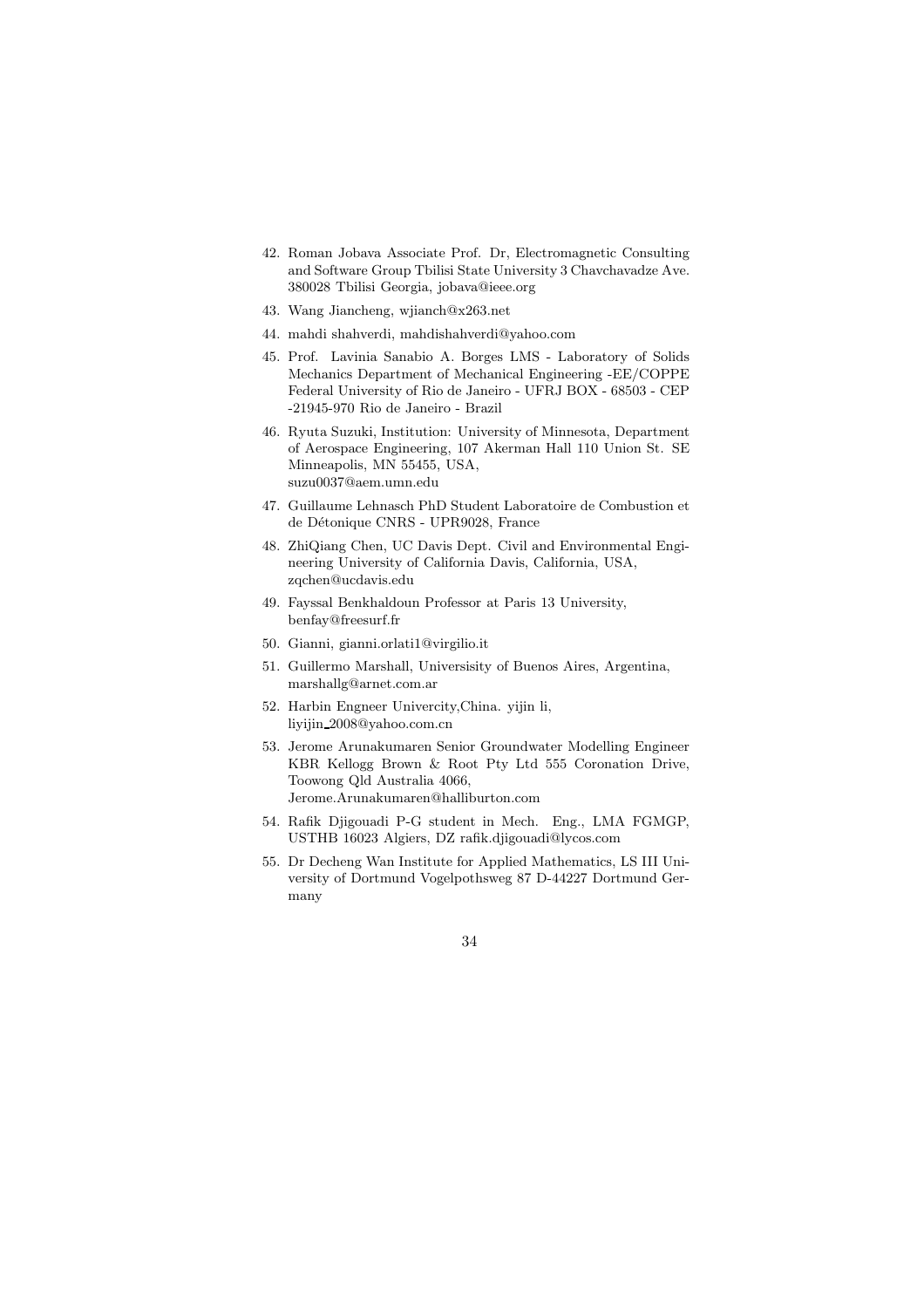- 56. Stephanos Tsinopoulos Position: Post doc researcher Institution: Civil Engineering Dept., University of Patras, Greece, stsinop@upatras.gr
- 57. Chuan-bing Rong Institute of Physics State Key lab. of magnetism P.O.Box 603 Beijing 100080 China, E-mail:rongcb@g203.iphy.ac.cn
- 58. H. Wang, School of Naval Architecture, Ocean and Civil Engineering, Shanghai 200240, P. R. China, E-mails: whxiansh@sjtu.edu.cn, whxiansh46@hotmail.com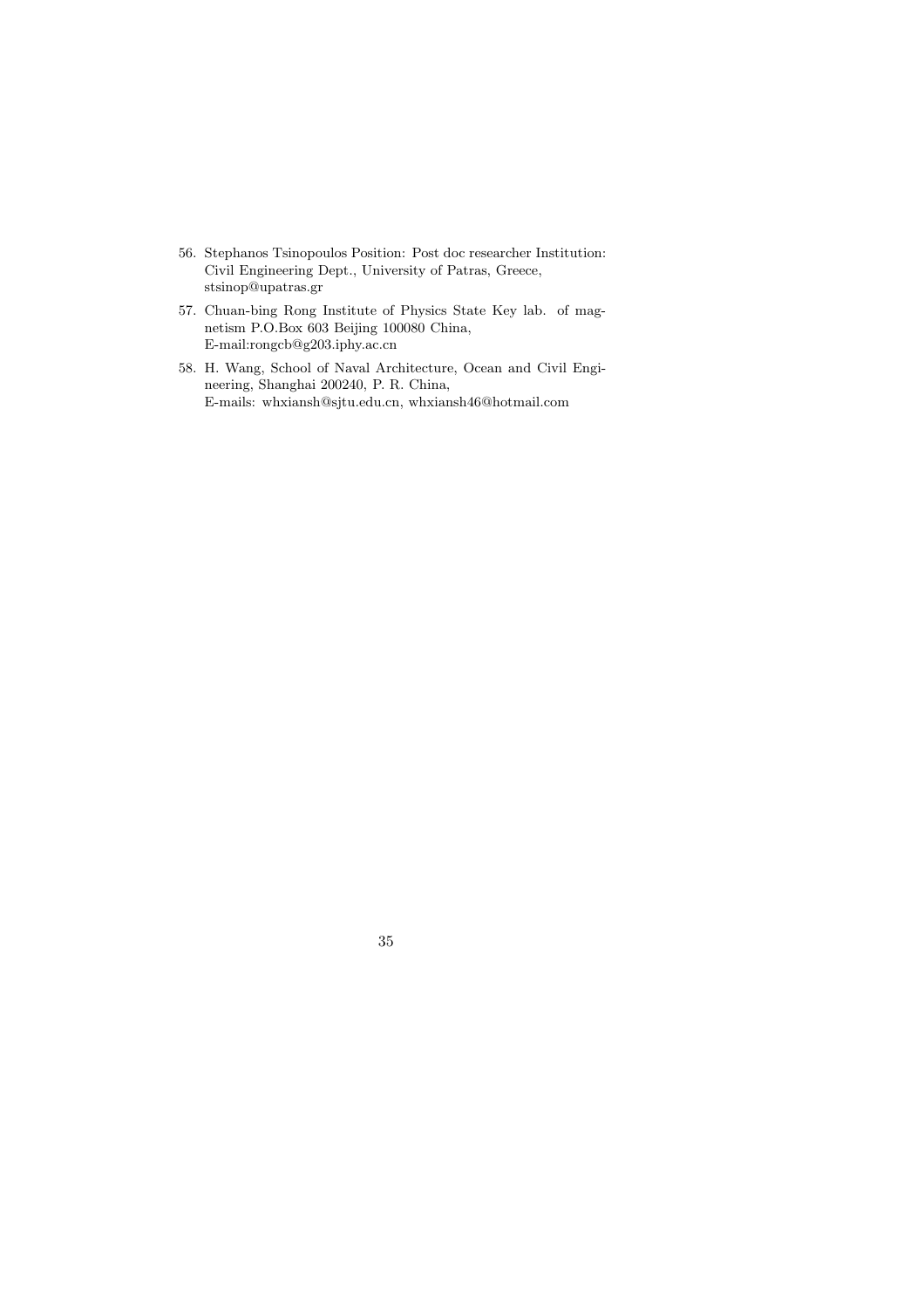# References

- [1] D. N. Arnold, F. Brezzi, B. Cockburn, and L. D. Marini. Unified analysis of discontinuous Galerkin methods for elliptic problems. SIAM J. Numer. Anal., 39(5):1749–1779, 2002.
- [2] I. Babuška, C. E. Baumann, and J. T. Oden. A discontinuous hp finite element method for diffusion problems: 1-d analysis. Computers and Mathematics with Applications, 37:103–122, 1999.
- [3] F. Bassi, A. Crivellini, S. Rebay, and M. Savini. Discontinuous Galerkin solution of the Reynolds averaged Navier-Stokes and  $k-\omega$  turbulence model equations. Comput. Fluids, 34:507–540, 2005.
- [4] F. Bassi and S. Rebay. A high-order accurate discontinuous finite element method for the numerical solution of the compressible Navier–Stokes equations. J. Comput. Phys., 131:267–279, 1997.
- [5] F. Bassi and S. Rebay. A high order discontinuous Galerkin method for compressible turbulent flow. In B. Cockburn, G. E. Karniadakis, and C.-W. Shu, editors, Discontinuous Galerkin Method: Theory, Computations and Applications, Lecture Notes in Computational Science and Engineering 11, pages 113–123. Springer-Verlag, 2000.
- [6] C. E. Baumann and J. T. Oden. A discontinuous hp finite element method for the Euler and Navier-Stokes equations. Int. J. Numer. Methods Fluids, 31(1):79–95, 1999.
- [7] S. C. Brenner. Poincare-Friedrichs inequalities for piecewise H-1 functions. SIAM Journal on Numerical Analysis, 41(1):306–324, 2003.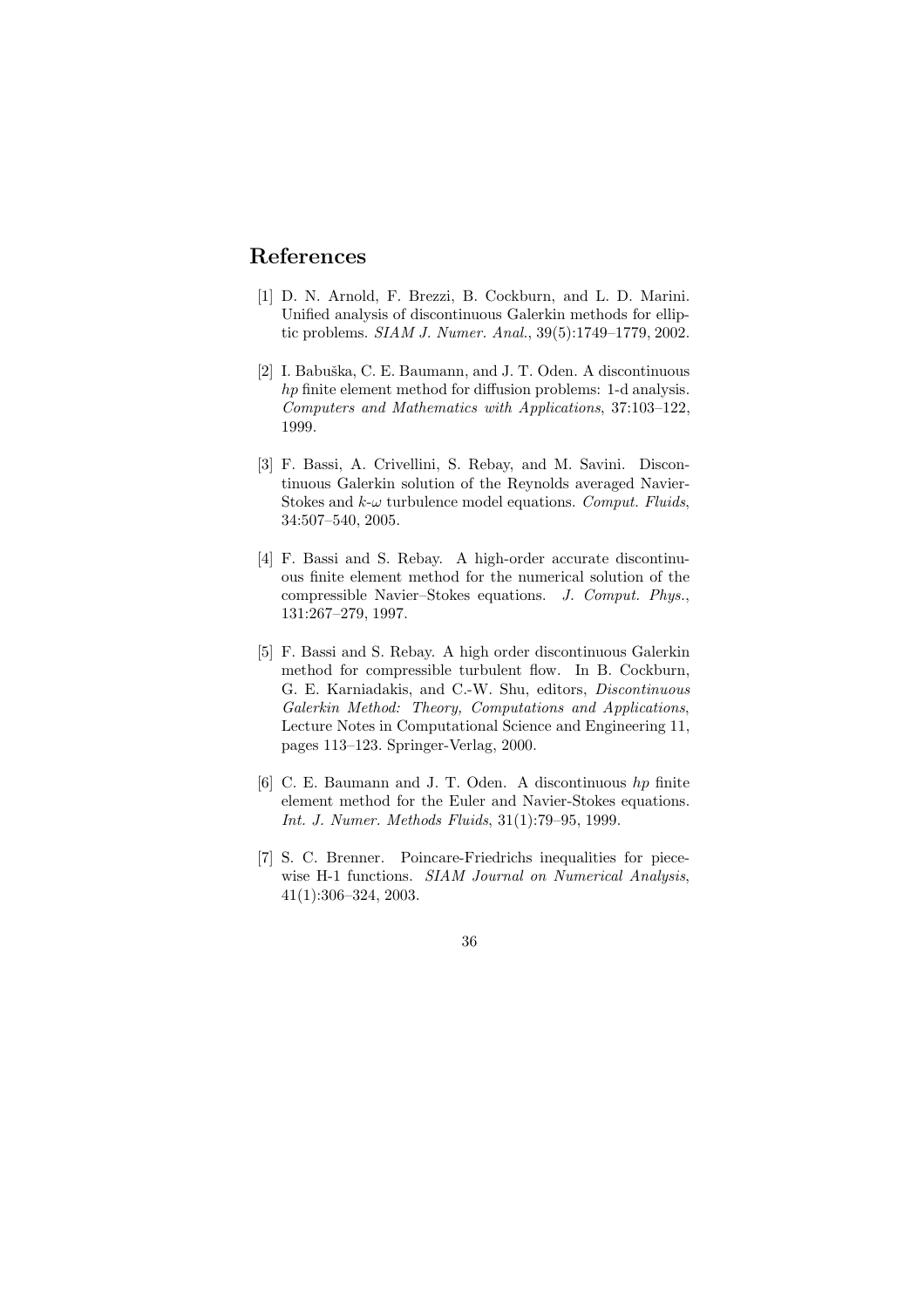- [8] P. Castillo, B. Cockburn, D. Schötzau, and C. Schwab. Optimal a priori estimates for the hp–version of the local discontinuous Galerkin method for convection–difussion problems. Math. Comp., 71(238):455–478, 2002.
- [9] P. G. Ciarlet. The Finite Elements Method for Elliptic Problems. North-Holland, Amsterdam, New York, Oxford, 1979.
- [10] B. Cockburn. Discontinuous Galerkin methods for convection dominated problems. In T. J. Barth and H. Deconinck, editors, High–Order Methods for Computational Physics, Lecture Notes in Computational Science and Engineering 9, pages 69–224. Springer, Berlin, 1999.
- [11] B. Cockburn, G. E. Karniadakis, and C.-W. Shu, editors. Discontinuous Galerkin Methods. Springer, Berlin, 2000.
- [12] B. Cockburn and C. W. Shu. TVB Runge–Kutta local projection discontinuous Galerkin finite element for conservation laws II: General framework. Math. Comput., 52:411–435, 1989.
- [13] V. Dolejší. On the discontinuous Galerkin method for the numerical solution of the Navier–Stokes equations. Int. J. Numer. Methods Fluids, 45:1083–1106, 2004.
- [14] V. Dolejší and M. Feistauer. Error estimates of the discontinuous Galerkin method for nonlinear nonstationary convection-diffusion problems. Numer. Funct. Anal. Optim., 26(25-26):2709–2733, 2005.
- [15] V. Dolejší, M. Feistauer, J. Felcman, and A. Kliková. Error estimates for barycentric finite volumes combined with nonconforming finite elements applied to nonlinear convection– diffusion problems. Applications of Mathematics, 47(4):301– 340, 2002.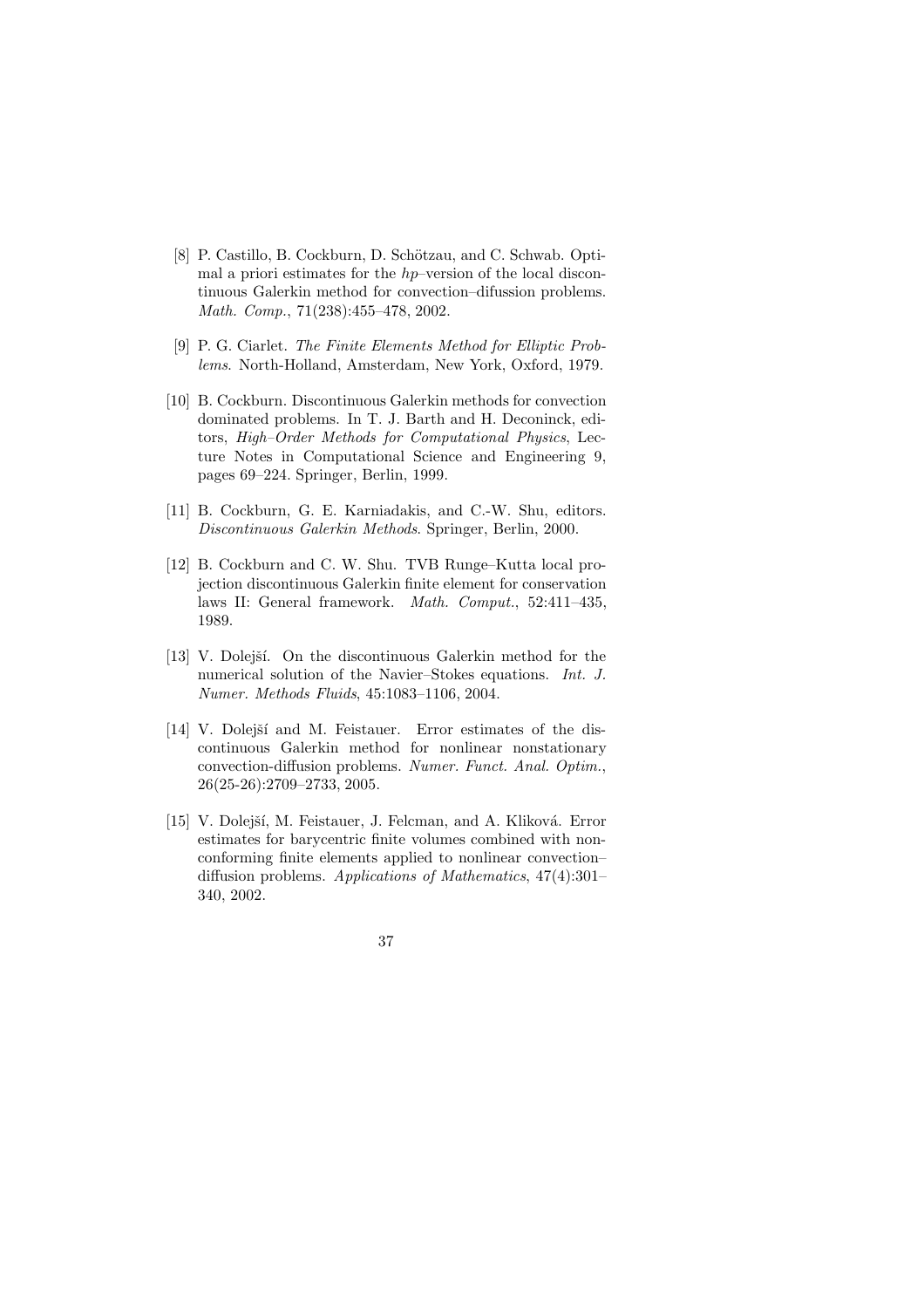- [16] M. Dumbser and C.-D. Munz. Building blocks for arbitrary high-order discontinuous Galerkin methods. J. Sci. Comput., 27:215–230, 2006.
- [17] R. Eymard, T. Gallouët, and R. Herbin. Solution of equations in  $R^n$  (Part 3). Techniques of scientific computing (Part 3)., chapter Finite volume methods, pages 713–1020. Handbook of numerical analysis. Amsterdam: North-Holland/ Elsevier, 2000.
- [18] E. Feireisel. Dynamics of Viscous Compressible Fluids, volume 26 of Oxford Lecture Series in Mathematics and its Applications. Oxford University Press, 2004.
- [19] M. Feistauer. Mathematical Methods in Fluid Dynamics. Longman Scientific & Technical, Harlow, 1993.
- [20] M. Feistauer. Numerical methods for compressible flow. In J. Neustupa and P. Penel, editors, Mathematical Fluid Mechanics. Recent Results and Open Questions. Birkhäuser, Basel, 2001.
- [21] M. Feistauer, J. Felcman, and I. Straškraba. Mathematical and Computational Methods for Compressible Flow. Oxford University Press, Oxford, 2003.
- [22] R. Hartmann. Adaptive discontinuous galerkin methods with shock-capturing for the compressible navier-stokes equations. Int. J. Numer. Meth. Fluids, 51:1131–1156, 2006.
- [23] R. Hartmann and P. Houston. Adaptive discontinuous Galerkin finite element methods for the compressible Euler equations. J. Comput. Phys., 183(2):508–532, 2002.
- [24] R. Hartmann and P. Houston. Symmetric interior penalty DG methods for the compressible Navier-Stokes equations I: Method formulation. Int. J. Numer. Anal. Model., 1:1–20, 2006.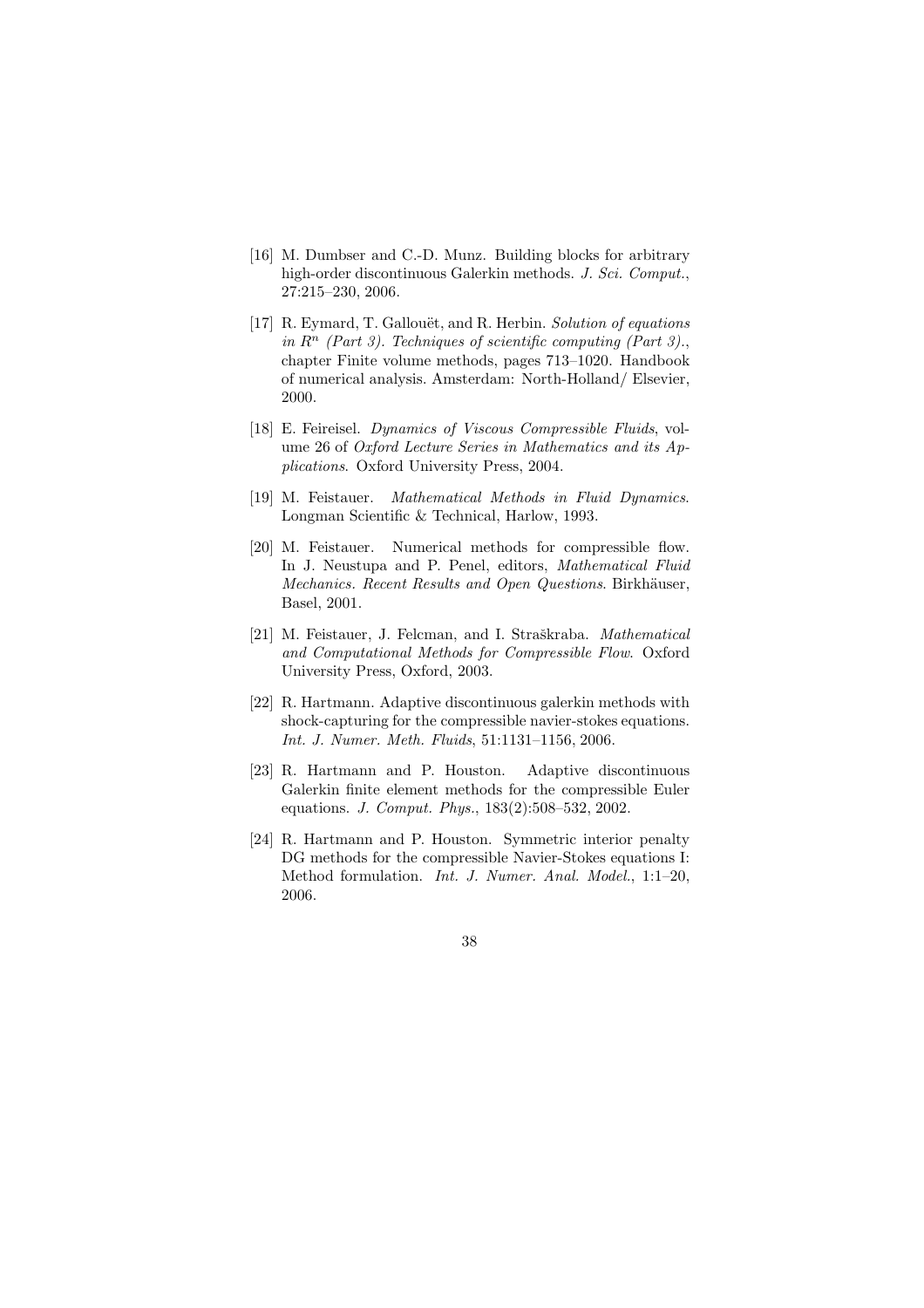- [25] R. Hartmann and P. Houston. Symmetric interior penalty DG methods for the compressible Navier-Stokes equations II: Goal-oriented a posteriori error estimation. Int. J. Numer. Anal. Model., 3:141–162, 2006.
- [26] P. Houston, C. Schwab, and E. Süli. Discontinuous  $hp$ -finite element methods for advection-diffusion problems. SIAM J. Numer. Anal., 39(6):2133–2163, 2002.
- [27] C. Johnson and J. Pitkäranta. An analysis of the discontinuous Galerkin method for a scalar hyperbolic equation. Math. Comp., 46:1–26, 1986.
- [28] C. M. Klaij, J.J.W. van der Vegt, and H. Van der Ven. Pseudo-time stepping for space-time discontinuous Galerkin discretizations of the compressible Navier-Stokes equations. J. Comput. Phys., 219(2):622–643, 2006.
- [29] C. M. Klaij, J.J.W. van der Vegt, and H. Van der Ven. Space-time discontinuous Galerkin method for the compressible Navier-Stokes equations. J. Comput. Phys., 217(2):589– 611, 2006.
- [30] P. Knobloch. Uniform validity of friedrichs inequality for general nonconforming finite element spaces. Numer. Func. Anal. and Optimiz., 22(1-2):107–126, 2001.
- [31] D. Kröner. Numerical Schemes for Conservation Laws. Wiley Teubner, Stuttgart, 1997.
- [32] P. Le Saint and P.-A. Raviart. On a finite element method for solving the neutron transport equation. In C. de Boor, editor, Mathematical Aspects of Finite Elements in Partial Differential Equations, pages 89–145. Academic Press, 1974.
- [33] P. L. Lions. Mathematical Topics in Fluid Mechanics. Oxford Science Publications, 1996.